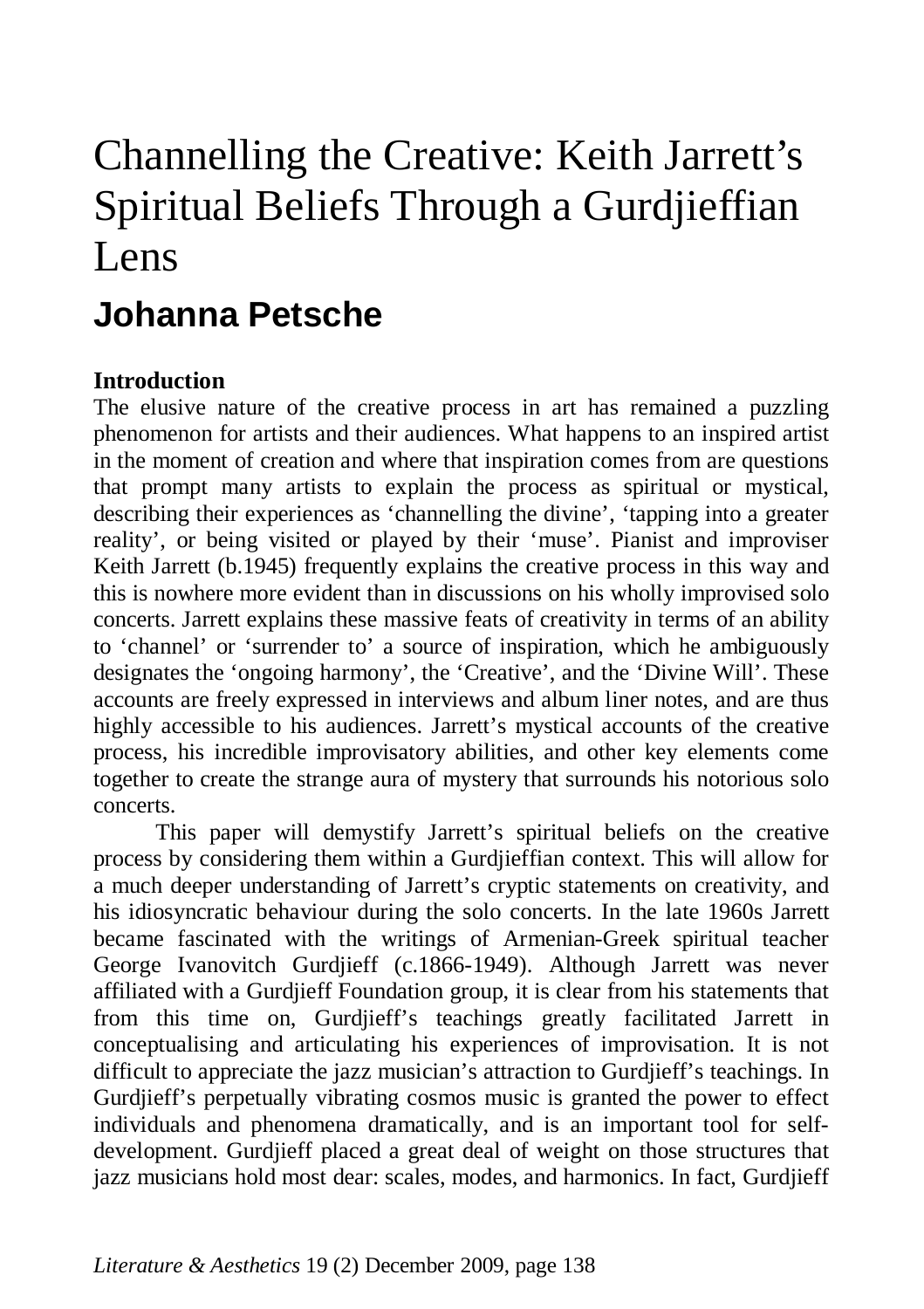elevated these structures to cosmic significance, viewing them as analogous to the very structures and workings of the universe. Gurdjieff's views on the importance of co-ordinating intellect, feelings and body would also have undoubtedly resonated with jazz musicians who are immersed in a genre that is simultaneously intellectual, emotional and physical. (Jazz is well known for its power to move the performer and listener to dance, snap fingers, tap toes, nod the head and so on.)

It is astonishing that so little scholarly work has been done on the music and personal beliefs of Jarrett considering the popularity of his recordings and the hype that his solo concerts generate. Only one book has been published on Jarrett, the biographical *Keith Jarrett: The Man and the Music* (1992) by musician and journalist Ian Carr. The work is written with Jarrett's consent and contains numerous statements by Jarrett that are relevant to this study. Three theses have also been written on Jarrett: Gernot Blume's *Musical Practices and Identity Construction in the Work of Keith Jarrett* (1998), Peter Stanley Elsdon's *Keith Jarrett's Solo Concerts and the Aesthetics of Free Improvisation 1960-1973* (2001) and Tim Bruer's *A Study of Pianist Keith Jarrett's Approach to the Structuring of an Improvised Performance Based Upon the Standard Song, From the Years 1985 and 1989* (2003). Surprisingly, none of these studies have explored Jarrett's interest in the esoteric writings of G. I. Gurdjieff. This is puzzling as so many of Jarrett's statements on improvisation are clearly rooted in his deeper philosophical and spiritual beliefs. Scholars attempt to analyse and critique these statements with little to no appreciation of the nature of his fundamental belief system. This paper will present original work on the significant influence that Gurdjieffian philosophy had, and possibly still has, on Jarrett.

# **Keith Jarrett's Life and Work**

Jarrett was born in Allentown, Pennsylvania, in 1945, and by the age of three he was already displaying remarkable musical talent, improvising music on an old converted player piano and playing along with melodies on the radio. At eighteen he had developed a strong interest in jazz and commenced jazz piano studies at the Berklee College of Music in Boston. However, Jarrett became bored with the approach he found there and was expelled after one year when he was found strumming the strings of a piano while rehearsing.<sup>1</sup> He then went to New York and was hired by drummer Art Blakey as pianist for his longrunning Jazz Messengers band. After four months of touring he left to join the Charles Lloyd quartet, one of the most popular jazz groups of the 1960s. It was

<sup>&</sup>lt;sup>1</sup> Ian Carr, *Keith Jarrett: The Man and His Music* (New York: Da Capo Press, 1992 [1991]), p. 19.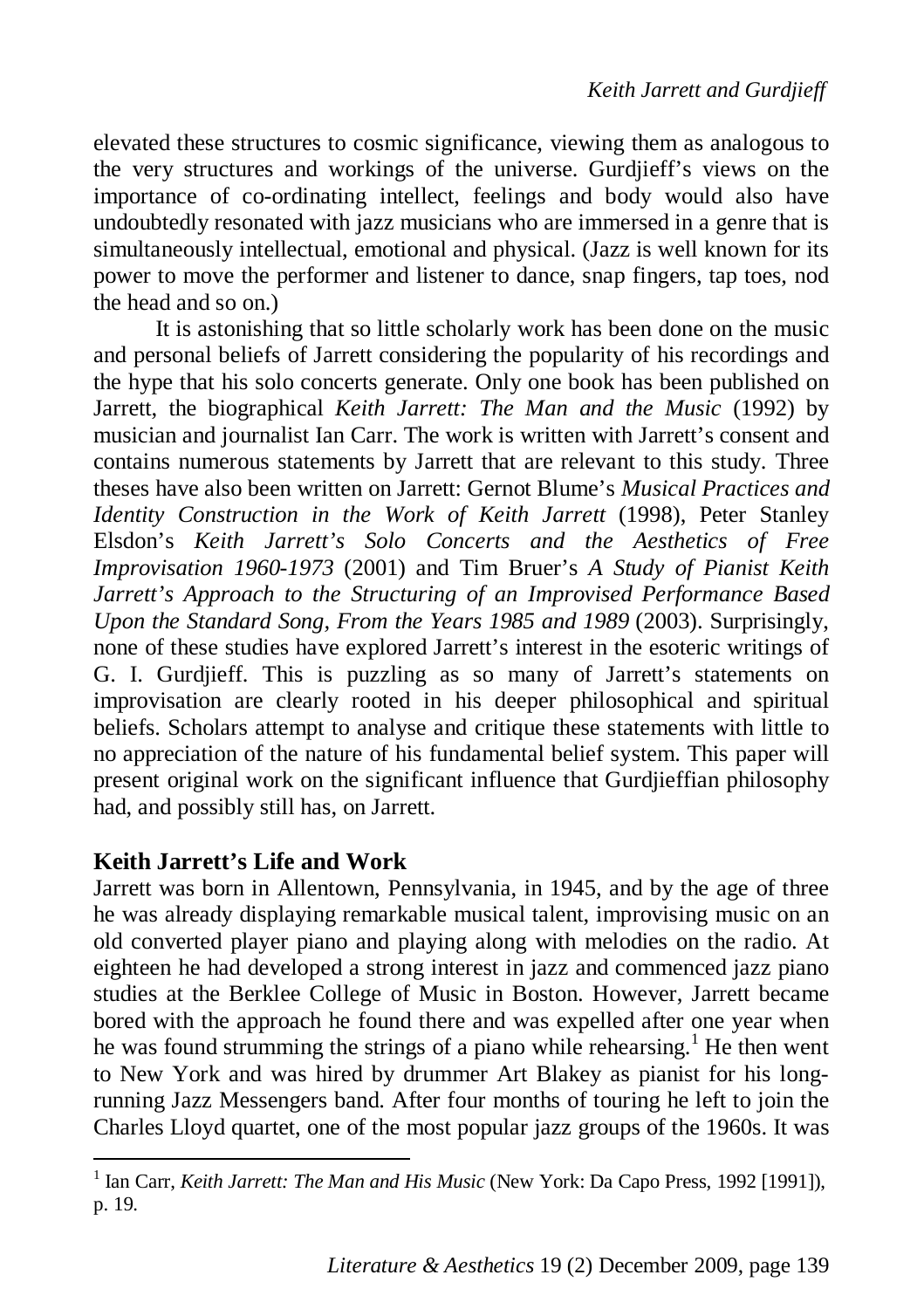with this group that Jarrett first began to attract an audience for his idiosyncratic flights of improvisation.<sup>2</sup> The quartet avoided conventional classification, infusing their music with a range of musical influences, such as soul jazz, free jazz, blues, and world music. This eclectic attitude later became important to Jarrett's identity and music. In 1969 Jarrett joined Miles Davis's pioneering and controversial electric jazz-rock Fillmore group, playing keyboard alongside Chick Corea.<sup>3</sup> After recording seven albums with the group, Jarrett left in 1971 to pursue a career as a soloist.

At this time Jarrett began his highly productive and long-standing recording collaboration with the then obscure German record label ECM (Editions of Contemporary Music) and ECM's founder and producer Manfred Eicher. Since his first release with ECM, the 1972 solo album *Facing You*, Jarrett has produced over sixty diverse recordings with the label. In 1973 Eicher organised for Jarrett to undertake an eighteen-concert solo tour in Europe playing entirely spontaneous improvisations. This hugely innovative project proved to be unexpectedly successful and yielded Jarrett's acclaimed three-record album *Solo Concerts* (1973), recorded in Bremen and Lausanne. After the tour's success, Jarrett has continued to pursue the improvised solo concert format. His landmark solo album is *The Köln Concert* (1975), which has sold more than five million copies and has become the top-selling solo piano album of any genre.<sup>4</sup> Jarrett's other notable live improvised recordings include *Sun Bear Concerts* (1976), *Concerts* (1981), *Dark Intervals* (1987), *Paris Concert* (1988), *Vienna Concert* (1991), *La Scala* (1995), *Radiance* (2005) and *The Carnegie Hall Concert* (2006). The simplicity of his album titles and understated album presentation emphasise a particular place and moment, reinforcing the idea that these performances are entirely unique and unrepeatable. This also suggests that Jarrett is pressing his listeners to approach the music without preconceptions (as he does), and attempting to market his art as pure, unadulterated, and egoless.

In the early 1980s Jarrett formed his 'Standards Trio' with bassist Gary Peacock and drummer Jack DeJohnette. At this time, Jarrett was also developing his classical career, recording, and performing standard classical repertoire with a leaning towards the music of Bach, Mozart, Bartok, Stravinsky and Shostakovich. Jarrett's pursuit of both jazz and classical genres at the same time demonstrates an impressive versatility, particularly as he

<sup>2</sup> Mikal Gilmore, 'Keith Jarrett's Keys to the Cosmos', in *Night Beat: A Shadow History of Rock & Roll: Collected Writin.gs of Mikal Gilmore* (New York: Doubleday, 1998), p. 144.

<sup>3</sup> Todd S. Jenkins, *Free Jazz and Free Improvisation Vol. 1* (London: Greenwood Press, 2004), p. 191.

<sup>4</sup> Dan Ouellette, 'Out of Thin Air', *Down Beat* (August 2005), p. 38.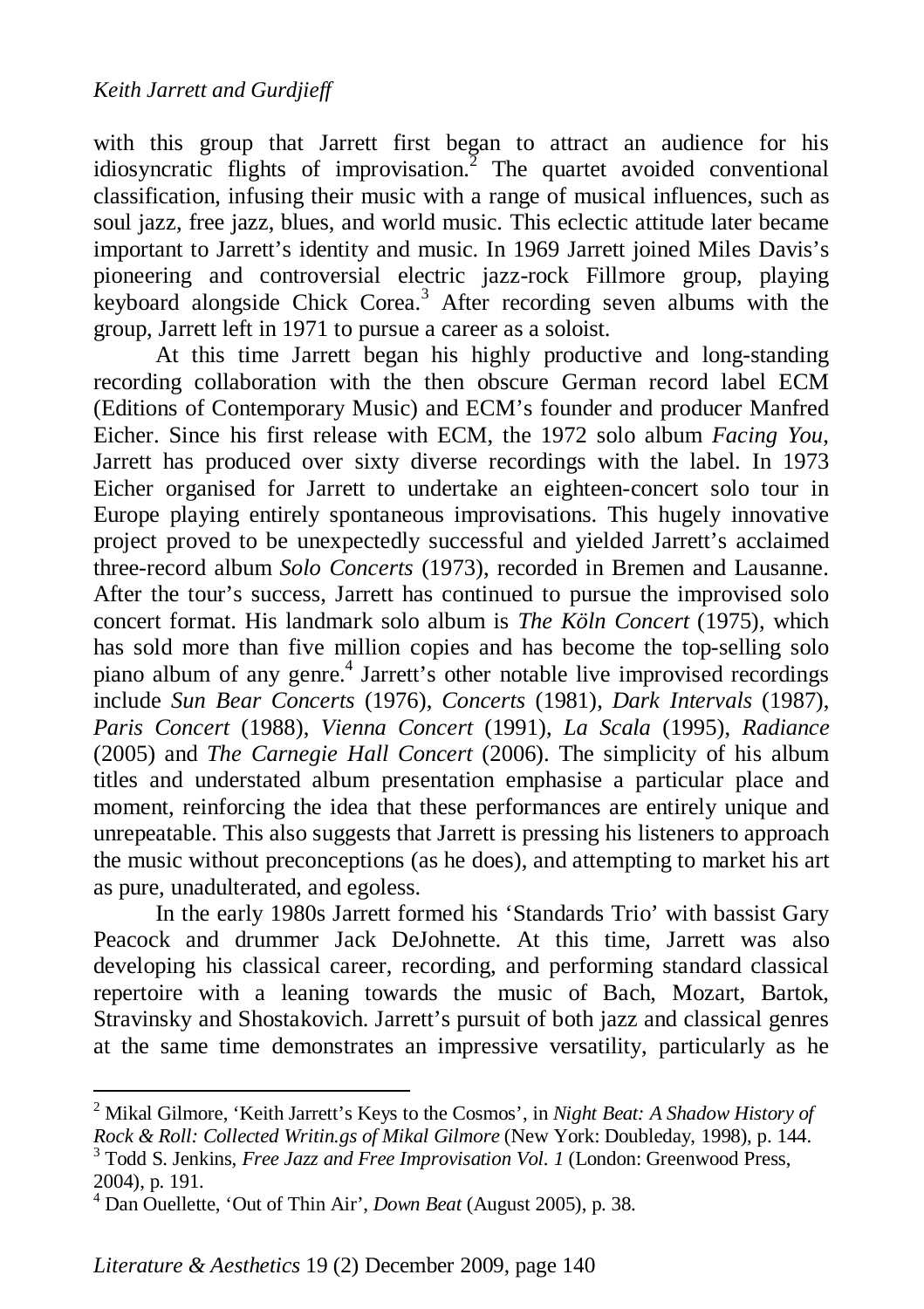states, "I don't think you can do both things [jazz and classical playing] unless you have a certain kind of insanity that you are conscious of and you create… Your system demands different circuitry for either of those two things".<sup>5</sup> It is interesting to note that Jarrett, who is known for his free and experimental musical approach, is commonly criticised for his restrained classical performances. He argues that instead of imposing personal interpretations onto classical music one should identify with "the ecstatic state" of the compositional process that is inherent in the work.<sup>6</sup> In the liner notes to his classical recording debut, Bach's *Well Tempered Klavier Book I* (1987), he aptly asserts, "This music does not need my assistance".<sup>7</sup>

Jarrett became increasingly disillusioned with the classical music scene. Feeling isolated and creatively constrained he fell into a paralysing depression that lasted for several months.<sup>8</sup> His recovery was facilitated by the cathartic creation of his album *Spirits* (1986), consisting of improvised folk-like melodies played by Jarrett on various elemental, organic-sounding instruments such as tablas, recorders, the Pakistani flute, and the soprano saxophone. It seems that Jarrett's depression signalled a need for him to rediscover what is most important to him; his connection with the primal source of music making: "[I went] back to the source of music – the flute, a drum – the primal sounds".<sup>9</sup> After recovering Jarrett has continued to record classical music.

From the time of the album *Spirits* to the present day, Jarrett divides his time between the Standards Trio, classical music, and his solo concerts. He currently resides in rural western New Jersey with his second wife, artist Rose Anne Colavito.<sup>10</sup>

# **The Solo Concerts and the Mystique that Surrounds Them**

Jarrett's solo concerts, performed throughout Europe, America, and Asia for a period of over thirty-five years, have received rapturous acclaim from his admirers, and accusations of self-indulgence and pretension from his critics. Representing the most renowned and controversial part of Jarrett's impressive oeuvre, his solo concerts consist entirely of spontaneous improvisations, some of which manifest as colossal musical excursions lasting up to an hour at a

<sup>&</sup>lt;sup>5</sup> Ted Rosenthal, 'The Insanity of Doing More than One Musical Thing', *Piano and Keyboard Magazine* (January 1997).

<sup>6</sup> Carr, *Keith Jarrett,* p. 151.

<sup>7</sup> Keith Jarrett, liner notes to *Well Tempered Klavier*, ECM 1362/63 (1987).

<sup>8</sup> Michael Tucker. *Dreaming with Open Eyes: The Shamanic Spirit in Twentieth Century Art and Culture* (London: Aquarian/Thorsons, 1992), p. 238.

<sup>9</sup> Carr, *Keith Jarrett,* p. 160.

 $10$  Ouellette, 'Out of Thin Air', p. 42.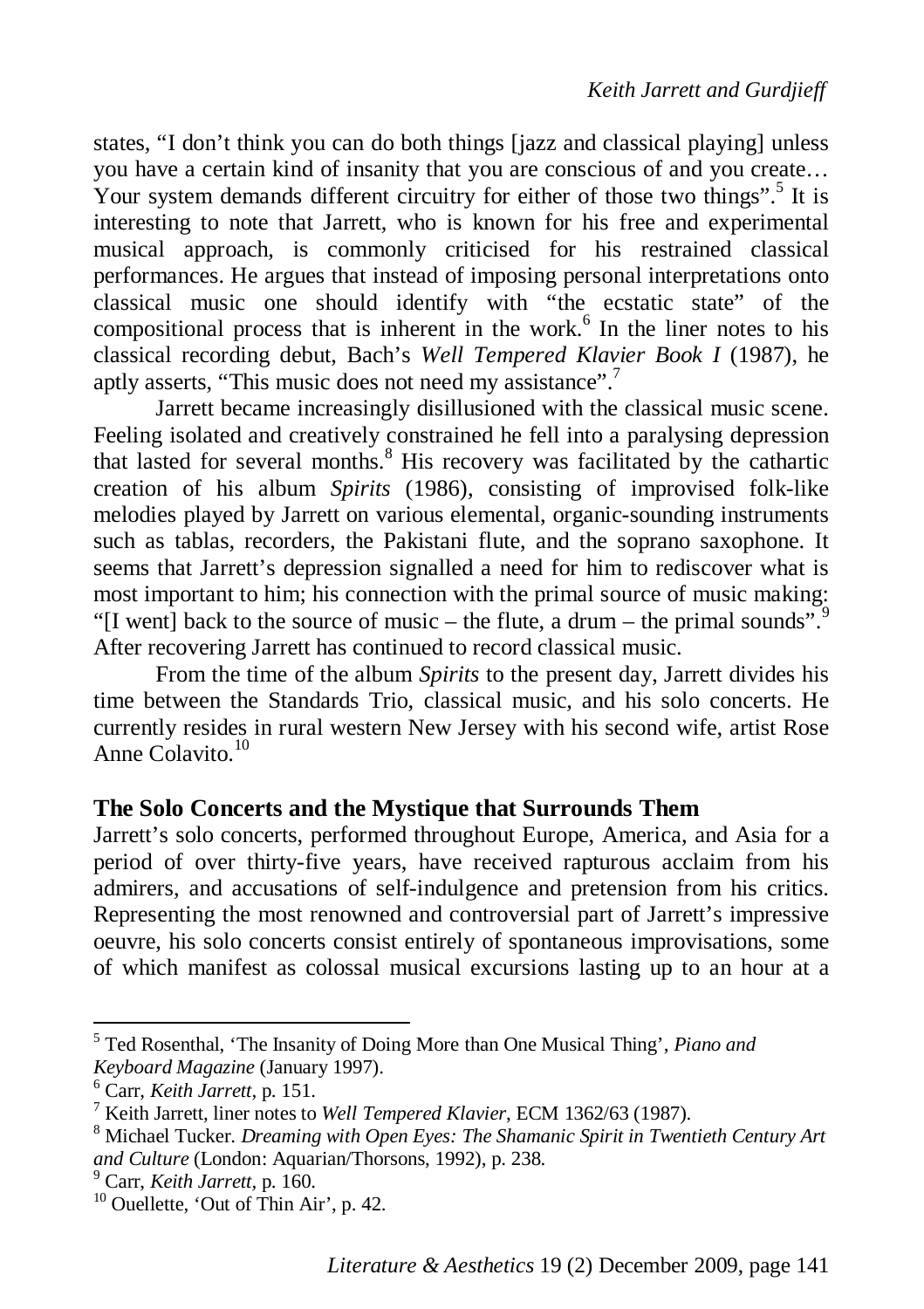time. This style of performance was highly innovative when Jarrett began performing solo concerts in the early 1970s, as it marked the first time that any jazz or classical solo instrumentalist in the West had been known to improvise throughout entire concerts.<sup>11</sup> The music of the solo concerts reveals a high level of compositional craft, and this is all the more impressive because it is, according to Jarrett, wholly spontaneous. This solo concert music is commonly categorised as 'free improvisation'.<sup>12</sup>

Jarrett's solo concerts are renowned for their unique theatricality. Prior to performance Jarrett will often lecture his audience on the risky nature of the creative process, emphasising the notion that his improvisations are prone to failure, as he has no idea where the music will go. These preconcert lectures add an element of drama and immediacy to Jarrett's performances. Jarrett's audience is expected to maintain absolute silence as he prepares for performance by sitting still at the piano for a number of minutes before playing. This can be observed on the DVD *Last Solo* (1987b), from his 1984 Tokyo solo concert. In a 1979 *New York Times Magazine* article, Jarrett describes a preparatory process where he empties himself of self-consciousness and preconceptions, "I try to turn off the thought process, I'd like to forget that I even have hands. I'd like to sit down as if I'd never played the piano before".<sup>13</sup> Jarrett strictly condemns any coughing, phone noises, tape recording or rustling of papers before and during his concerts, and if these requirements are not adhered to he is known to blame the audience openly for disrupting the flow of his performance. The stringent demands Jarrett places on his audiences and the resulting ambience of the concerts have led to the idea that the concerts resemble a sacred ritual. In a 1983 article in *Down Beat*, journalist Jon Balleras describes "the séance-like atmosphere which Jarrett demands at his appearances".<sup>14</sup> There is clearly a sense in which the atmosphere at Jarrett's concerts reflects that of a sacred ritual or even a religious ceremony; the silent,

 $12$  Free improvisation developed in America and Europe in the 1960s largely as an outgrowth of free jazz. Where traditional improvisation means extemporising a melodic line over the harmonic sequence and tempo of a composition, free improvisation is an attempt to break down and reinvent rhythmic and harmonic structures altogether as musicians seek to play the unknown and avoid the formulaic. See Elsdon, *Keith Jarrett's Solo Concerts,* p. 2. For a thorough examination of the genre of free improvisation see pp. 117-139 of Elsdon's thesis.

<sup>&</sup>lt;sup>11</sup> Peter S. Elsdon, *Keith Jarrett's Solo Concerts and the Aesthetics of Free Improvisation 1960-1973* (unpublished Ph.D. thesis, Univ. of Southampton, 2001), p. 95.

<sup>&</sup>lt;sup>13</sup> James L. Collier, 'Jazz in the Jarrett Mode', *New York Times Magazine* (7 January 1979), p. 17.

<sup>14</sup> J. Balleras, 'Keith Jarrett: Concerts', *Down Beat* (January 1983), p. 40.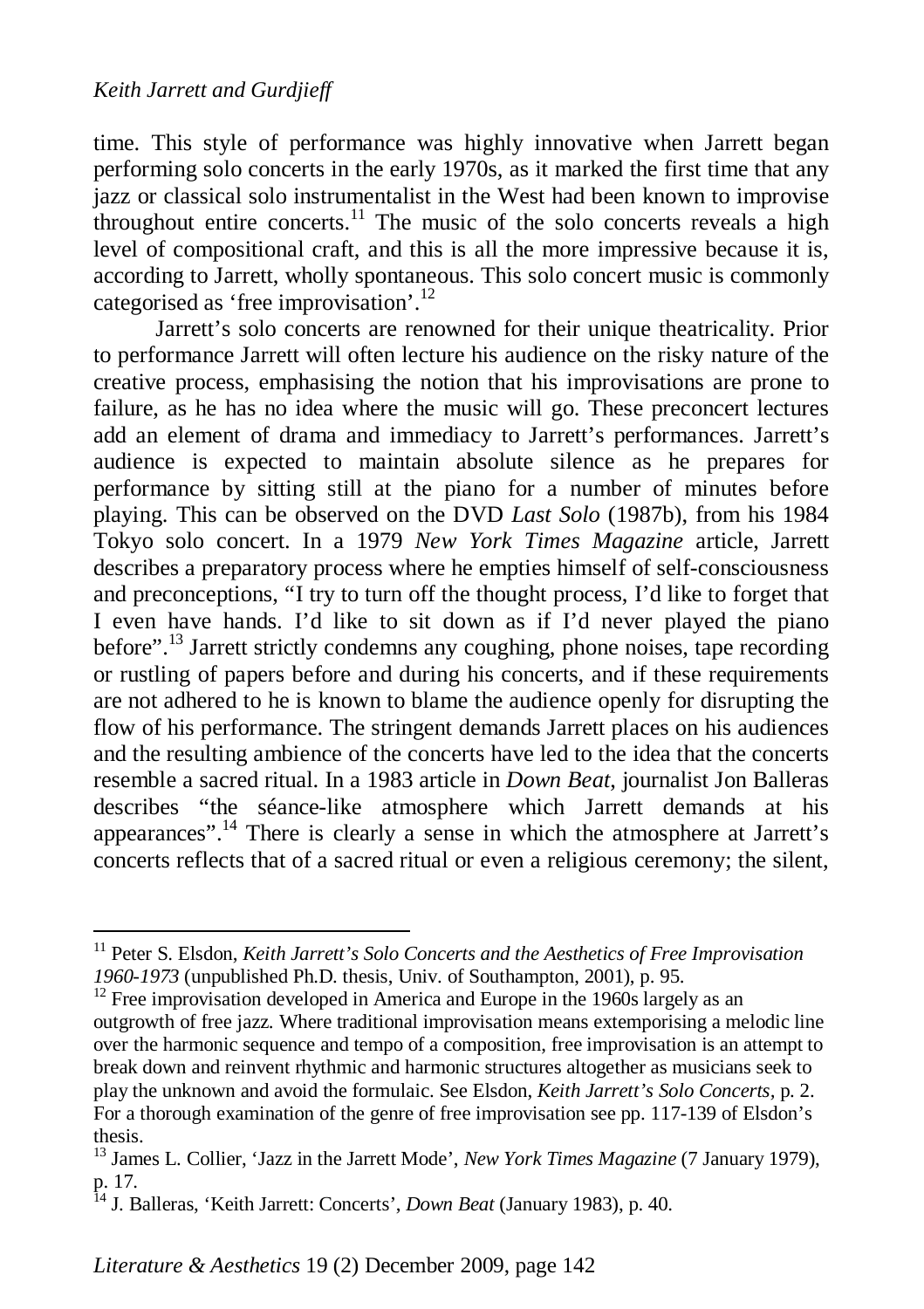well-behaved and receptive audience sits in expectation, facing the stage or altar as they anticipate revelation.

The element of theatricality continues in the course of performance with Jarrett's eccentric physical movements and vocal noises. During performance Jarrett might stand up, crouch over the piano, sway back and forth, jerk his head and stamp his feet, as if striving to coax more expression out of the instrument or, perhaps, more energy from his muse. Of his mannerisms Jarrett asserts that they are, "out of necessity… it's the only way I can get the piano to do what I want it to do".<sup>15</sup> His vocal noises consist primarily of "whoops", groans and high-pitched singing sounds, and are far more confronting and noticeable than the famous vocal sounds of pianists Glenn Gould, Thelonious Monk, Oscar Peterson and Herbie Hancock, and drummers Art Blakey and Elvin Jones. These theatrical aspects strongly contribute to the curious sense of the miraculous that has surrounded Jarrett's solo concerts.

Of a concert in New York in 1972, music critic Bob Palmer wrote in *Rolling Stone*, "When he plays alone, Jarrett pushes his creativity to its limits. It's almost scary to hear someone who apparently relies so totally on the spirited, flowing, almost effusive directions of his muse, yet the muse seems to never let him down".<sup>16</sup> Similarly, in his article, "The Magician and the Jugglers" (1981), Swiss critic Peter Ruedi states:

Jarrett's art is an art of the moment… It is a magical incantation, a magic power… Jarrett does not quote from music history, he conjures with it. He is not a manneristic interpreter, he brings into being. He practises magic. $17$ 

These statements imply that Jarrett's perpetual creativity and seemingly endless source of inspiration disallow a rational, purely physical account of his performances. In the 1997 *New York Times* article, "The Jazz Martyr", music critic Andrew Solomon sees the mystique of Jarrett's concerts as a "great marketing triumph" and his "best selling point". In the jazz world, according to Solomon, Jarrett is known as "the inaccessible pianist", "the recluse", and even, as one critic designates him, "the Sphinx".<sup>18</sup>

In interviews and album liner notes Jarrett encourages this sense of mystique as he reinforces the idea that his improvisations are beyond the realm of rationality and physicality. In an interview for *Rolling Stone* in 1979 carried out backstage after a solo concert, Jarrett refused to discuss his performance

<sup>&</sup>lt;sup>15</sup> Len Lyons, *The Great Jazz Pianists Speaking of Their Lives and Music* (New York: Quill, 1983), p. 298.

<sup>16</sup> Bob Palmer, 'Keith Jarrett 'Facing You'' *Rolling Stone* (December 1972), p. 48.

<sup>17</sup> Carr, *Keith Jarrett,* p. 133.

<sup>18</sup> Andrew Solomon, 'The Jazz Martyr', *New York Times* (9 February 1997), p. 3.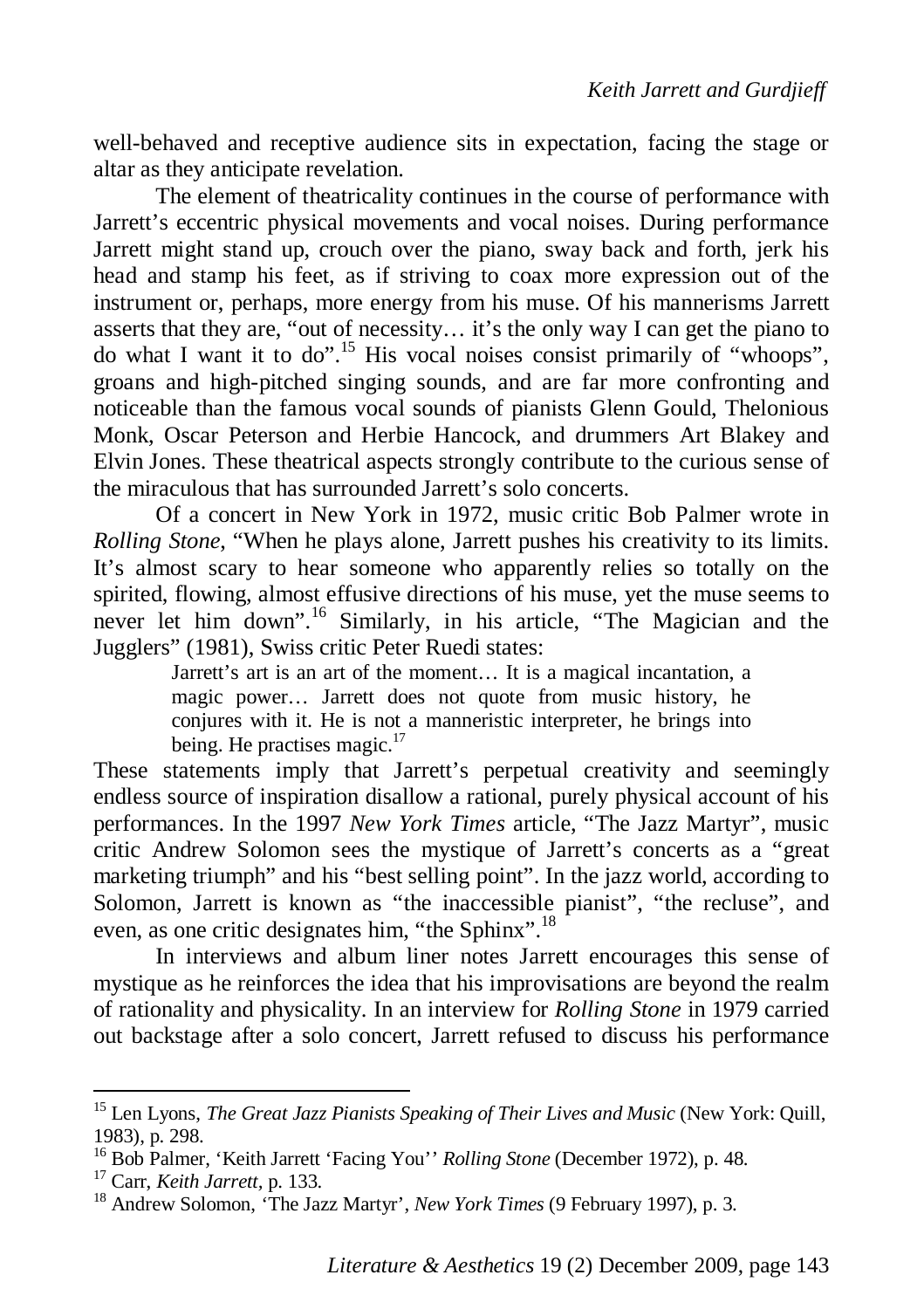experience, implying that the creative process is beyond the grasp of conventional language:

> I never realized until now how vain and purposeless it would be to attempt to describe what I just did on stage… Words are a poor substitute for experience, and in order for me to talk about any of this at all, I'm going to have to play games with you... I think it's totally appropriate that we say nothing now.<sup>19</sup>

Later in the interview Jarrett speaks of his extreme vulnerability when performing:

> you know, its funny, but death hovers around quite a bit at a solo concert… the possibility that I might not live through a concert because of how vulnerable I am to anything that happens. It's like my ego isn't strong enough to protect me at those moments.<sup>20</sup>

# **Jarrett Discovers Gurdjieff**

In the late 1960s Jarrett was playing with the Charles Lloyd quartet and on a particular tour Charles Lloyd, the band's leader and saxophonist, was, to quote Jarrett, "on a Gurdjieff kick".<sup>21</sup> During one of the quartet's flights Jarrett remembers finding a 1200-page book, presumably Lloyd's, on the seat next to him and browsing through it. According to Jarrett this book was Gurdjieff's *All and Everything*, which contained a chapter on music.<sup>22</sup> He is undoubtedly referring to the mammoth *Beelzebub's Tales To His Grandson* (henceforth *Tales*), the first series of the trilogy *All and Everything*. Jarrett recalls, "What it said about octaves was so simply, exactly what was true about an octave and so basic, yet I had been alive for twenty years and no one had mentioned this thing".<sup>23</sup> Carr suggests that the book that Jarrett encountered, which "came" almost in the form of a revelation", was in fact Ouspensky's *In Search of the Miraculous* (henceforth *Search*) because "*All and Everything* [has] a chapter on art (which includes some remarks on music) but no chapter on music *per se*. In Ouspensky's *Search* there is a chapter on music with an exposition of Gurdjieff's idea of octaves and inner octaves to infinity".<sup>24</sup> It is true that the chapter "Art" in *Tales* devotes little space to music.<sup>25</sup> but Jarrett could well be referring to the fortieth chapter of *Tales*, "Beelzebub Tells How People

<sup>&</sup>lt;sup>19</sup> Gilmore, 'Keith Jarrett's Keys to the Cosmos', p. 140.

 $20$  Gilmore, 'Keith Jarrett's Keys to the Cosmos', p. 148.

<sup>21</sup> Carr, *Keith Jarrett*, p. 41.

<sup>22</sup> Carr, *Keith Jarrett*, p. 41.

<sup>23</sup> Carr, *Keith Jarrett*, p. 41.

<sup>24</sup> Carr, *Keith Jarrett*, p. 41.

<sup>25</sup> George Ivanovich Gurdjieff, *All and Everything First Series: Beelzebub's Tales to His Grandson* (New York: E. P. Dutton & Co., 1964 [1950]), pp. 488-491.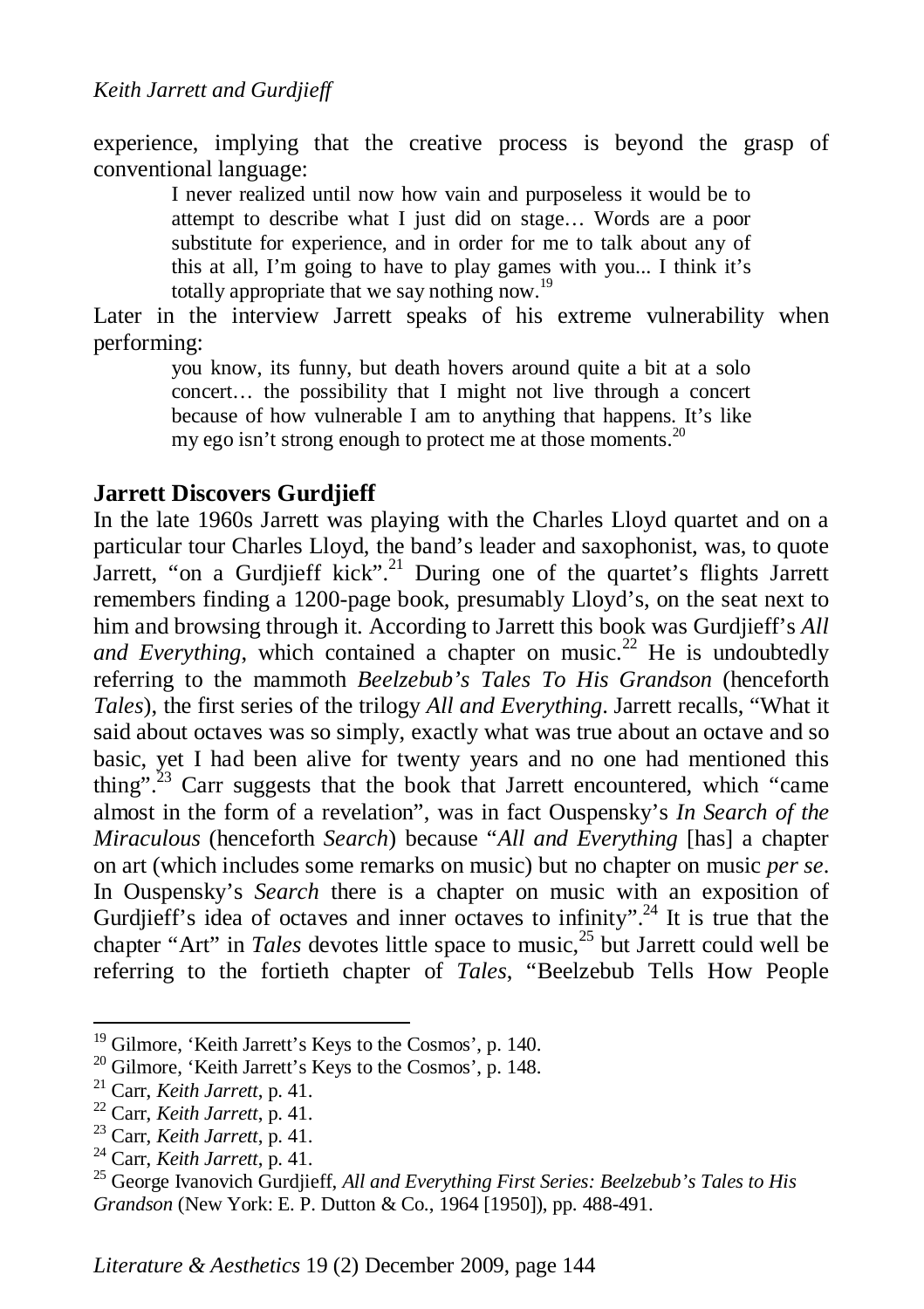Learned and Again Forgot About the Fundamental Cosmic Law of Heptaparaparshinokh", where Gurdijeff expounds his ideas on scales, octaves, harmonics and the stringed, seven-octave *Lav-Merz-Nokh*. <sup>26</sup> Jarrett also makes the point that he read a 1200-page book, which is the approximate size of *Tales*. *Search* is one third of that size. Nevertheless, according to Carr Jarrett eventually read "virtually all [of Gurdjieff's] works".<sup>27</sup>

It is difficult to speculate on Jarrett's understanding of Gurdjieff, as Gurdjieff's writings are difficult and, in the case of *Tales*, so demanding that it seems almost impenetrable. Jarrett's various statements on art and creativity, at the least, however, demonstrate a familiarity with central ideas in *Tales* and *Views From the Real World*. It should be noted that according to Carr, Jarrett stopped reading Gurdjieff's writings in the 1980s. This suggests that Jarrett was reading Gurdijeffian material over a period of more than ten years. It is not clear what Jarrett's later and current position on Gurdjieff is, though he did comment that even though he stopped reading Gurdjieff in the 1980s, "the impression shouldn't be that I have at some point or other refuted it…"<sup>28</sup> In fact it will become clear that Jarrett has internalised various Gurdjieffian ideas and that it is unlikely that he would even be able to differentiate his Gurdjieffian from his non-Gurdjieffian ideas. Therefore the later interviews referenced here are still relevant to a discussion on Gurdjieff's impact on Jarrett's beliefs.

The most obvious sign of Jarrett's admiration for Gurdjieff is his album *Sacred Hymns*, a collection of fifteen of Gurdjieff's short compositions for piano, recorded for ECM in 1980. Jarrett was familiar with Thomas de Hartmann's 1951 *The Music of Gurdjieff/ De Hartmann*, an obscure recording of Gurdjieff's piano music, and was able to make the music available to the general public for the first time.<sup>29</sup> *Sacred Hymns* was the first unauthorised recording of Gurdjieff's music as no official Gurdjieff group had been involved in any way. One independent member of the London group simply suggested the idea to Jarrett. Jarrett says of *Sacred Hymns*:

> [I]t was the most appropriate thing for me to record at the time, given that I knew more about it than just the music, and also given that I was asked by [a member of] the London group whether I would do it or not. That was enough for me. But it was also an exercise in disappearing personality. In the so-called Gurdjieff

<sup>26</sup> Gurdjieff, *All and Everything First Series*, pp. 847-870.

<sup>27</sup> Carr, *Keith Jarrett*, p. 128.

<sup>28</sup> Carr, *Keith Jarrett*, p.130.

<sup>29</sup> Carr, *Keith Jarrett*, p. 128.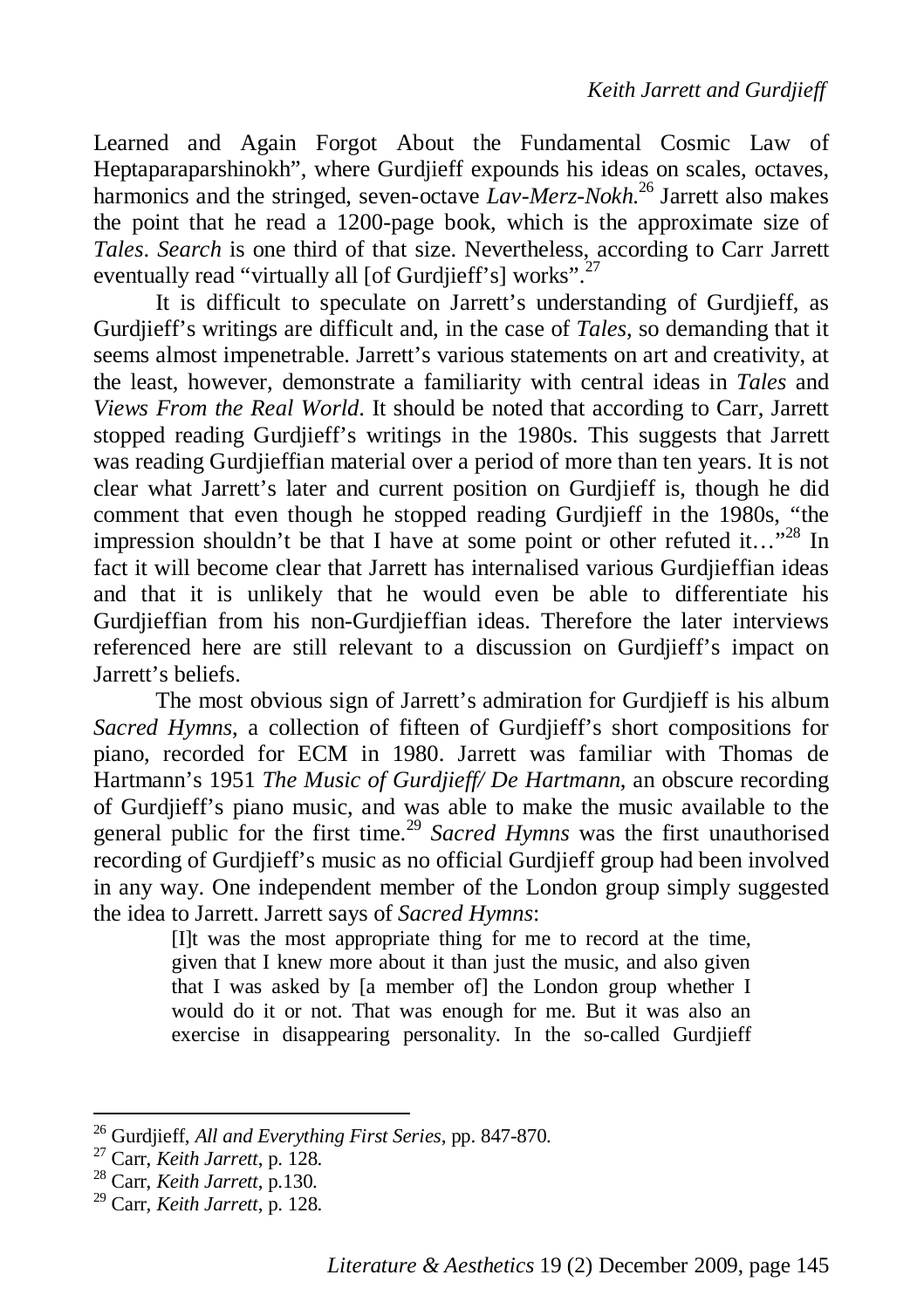world, personality is not a positive thing... So I used that recording as an exercise in not inflicting that music with my personality. $30$ 

Jarrett is referring to Gurdjieff's notion of the false personality, the socially and culturally created shell that individuals develop as a protection against the world. Gurdjieff attempted to break down the habit of individuals to cling to this illusory personality.<sup>31</sup> *Sacred Hymns* certainly attests to this, as there is minimal gesture and none of Jarrett's usual eccentric vocalisations. Jarrett has clearly expressed as little of himself as possible in the recording.

# **Gurdjieff's Life and Teachings**

George Ivanovitch Gurdjieff (c.1866-1949) was born of Greek-Armenian parentage in Alexandropol (Gyumri), near the border of Russian Armenia and Turkey in the Caucasus.<sup>32</sup> Of his early life one can rely only on Gurdjieff's own *Meetings With Remarkable Men* (henceforth *Meetings*) and the autobiographical portions of *Life Is Real Only Then When 'I Am'* (henceforth *Life*). As a young boy Gurdjieff became convinced that answers to his questions existed within certain ancient traditions. Over a period of eighteen years, from 1894 to 1912, Gurdjieff claims to have travelled to Egypt, Tibet, Afghanistan, and countries throughout Central Asia, gathering esoteric knowledge and studying ancient dance and folk music traditions, which he believed preserved hidden truths and laws.<sup>33</sup>

Gurdjieff appeared in Moscow in 1912 with a fully developed teaching, which he attributed to the discoveries made during his extensive travels. Over the next few years he gathered together groups of pupils, including Russian journalist P. D. Ouspensky and Russian composer Thomas de Hartmann.<sup>34</sup> The turmoil of World War I and the Russian revolution of 1917 caused Gurdjieff and his pupils to move to Tblisi in the Caucasus. Later they continued to Constantinople, Berlin and finally France where they settled in 1922 at the

<sup>30</sup> Carr, *Keith Jarrett*, p. 129.

<sup>31</sup> Gurdjieff, *All and Everything First Series*, pp. 376-377.

 $32$  His year of birth is unclear and dates put forth generally range from 1866 to 1877. This obscurity appears to have been intentional on Gurdjieff's part, as he possessed a number of passports with inconsistent birth dates. In fact Webb claims that on a trip to America there was confusion over the details of Gurdjieff's passport as his date of birth was printed as some time in the future. Gurdjieff characteristically stated, "No mistake… you go arrange". James Webb, *The Harmonious Circle: The Lives and Work of G. I. Gurdjieff, P. D. Ouspensky and Their Followers* (UK: Thames and Hudson, 1980), p. 25.

<sup>33</sup> Thomas de Hartmann and Olga de Hartmann, *Our Life with Mr. Gurdjieff*, eds Thomas C. Daly and Thomas A. G. Daly, (London: Arkana Penguin Books, 1992 [1964]), p. xvii.

<sup>34</sup> Michel de Salzmann, 'Gurdjieff' in *The Encyclopaedia of Religion*, ed. Mircea Eliade (New York: Macmillan Publishing, 1987), p. 139.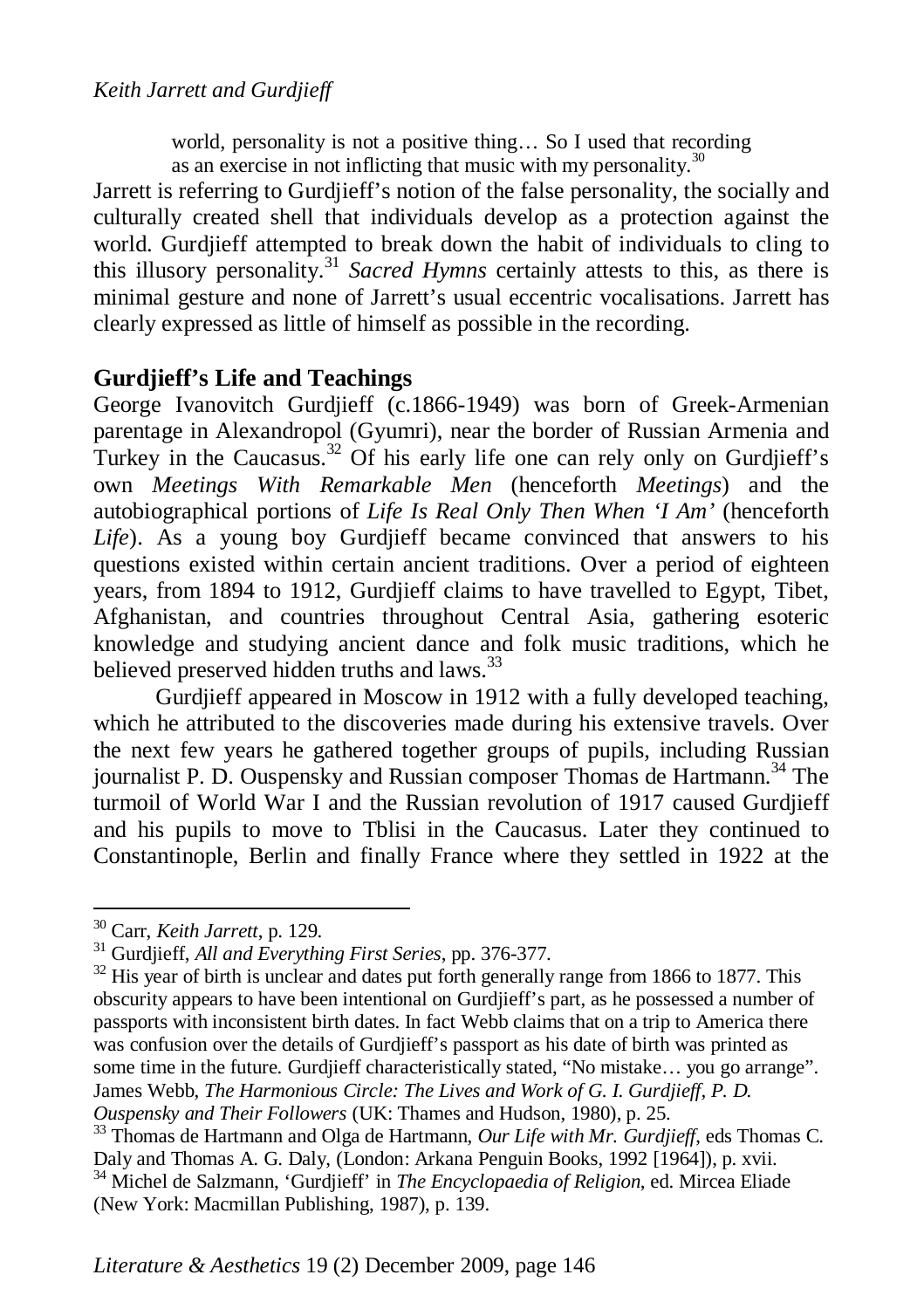Chateau du Prieuré in Avon near Fontainebleau where Gurdjieff opened his Institute For the Harmonious Development of Man. In 1924, driving alone from Paris to Fontainebleau, Gurdjieff had a near fatal car accident that led him to reassess his priorities. He disbanded the Institute and concentrated on transmitting his ideas in written form.<sup>35</sup> In the following decade he immersed himself in the writing of four books: *Tales,* first published in 1950, *Meetings*, first published in 1963, *Life*, first published in 1975 (these form the trilogy *All and Everything*), and the pamphlet *Herald of the Coming Good*, first published in 1933. The latter represents the only work published during Gurdjieff's lifetime, though he repudiated it the following year.<sup>36</sup> In 1949 in Paris, Gurdijeff choreographed his last Movements and days later died.

Gurdjieff left behind his trilogy *All and Everything*, over 200 pieces of music composed mainly for piano in collaboration with Thomas de Hartmann, and at least 250 Movements or sacred dances. His books, music and Movements each express his fundamental vision of self-development and collectively they represent the intellect, emotions and body, the three faculties or 'centres' of the individual that Gurdjieff taught must be brought into alignment. Gurdjieff's teachings are popularly known as 'The Work', meaning work to be done on oneself, or the 'Fourth Way'. From the 1950s onward, Gurdijeff's ideas began to spread both through the publication of his own writings and through the testimonies of his pupils. Gurdieff's philosophy has influenced many modern musicians, artists, directors, choreographers, writers and thinkers such as Sergei Diaghilev, J. B. Priestly, Aldous Huxley, Moshe Feldenkrais, Frank Lloyd Wright, Aleister Crowley, Alan Watts, Robert Fripp, Peter Brook, Sun Ra, George Russell, and Keith Jarrett.<sup>37</sup> With the guidance of his pupils, Gurdjieff's teachings have been carried on through foundations and societies throughout the world.

#### **Gurdjieff on the Cosmos, Music and the Goal of Three-Brained Beings**

For Gurdjieff, musical laws and principles perfectly paralleled the structures of the entire '*Megalocosmos'* and all entities and processes within it. The

<sup>35</sup> C. Stanley Nott, *Teachings of Gurdjieff: A Pupil's Journal. An Account of Some Years With G. I. Gurdjieff and A. R. Orage in New York and at Fontainebleau-Avon* (London: Routledge & Kegan Paul, 1978 [1961]), p. 83 and p. 92.

<sup>36</sup> David J. Pecotic, *Body and Correspondence in G. I. Gurdjieff's "Beelzebub's Tales to His Grandson": A Case Study in the Construction of Categories in the Study of Esotericism* (unpublished Ph.D. thesis, University of Sydney, 2004), p. 14.

<sup>&</sup>lt;sup>37</sup> Mel Gordon, 'Gurdjieff's Movement Demonstrations: The Theatre of the Miraculous', *The Drama Review*, vol. 22, no. 2 (1978), p. 34.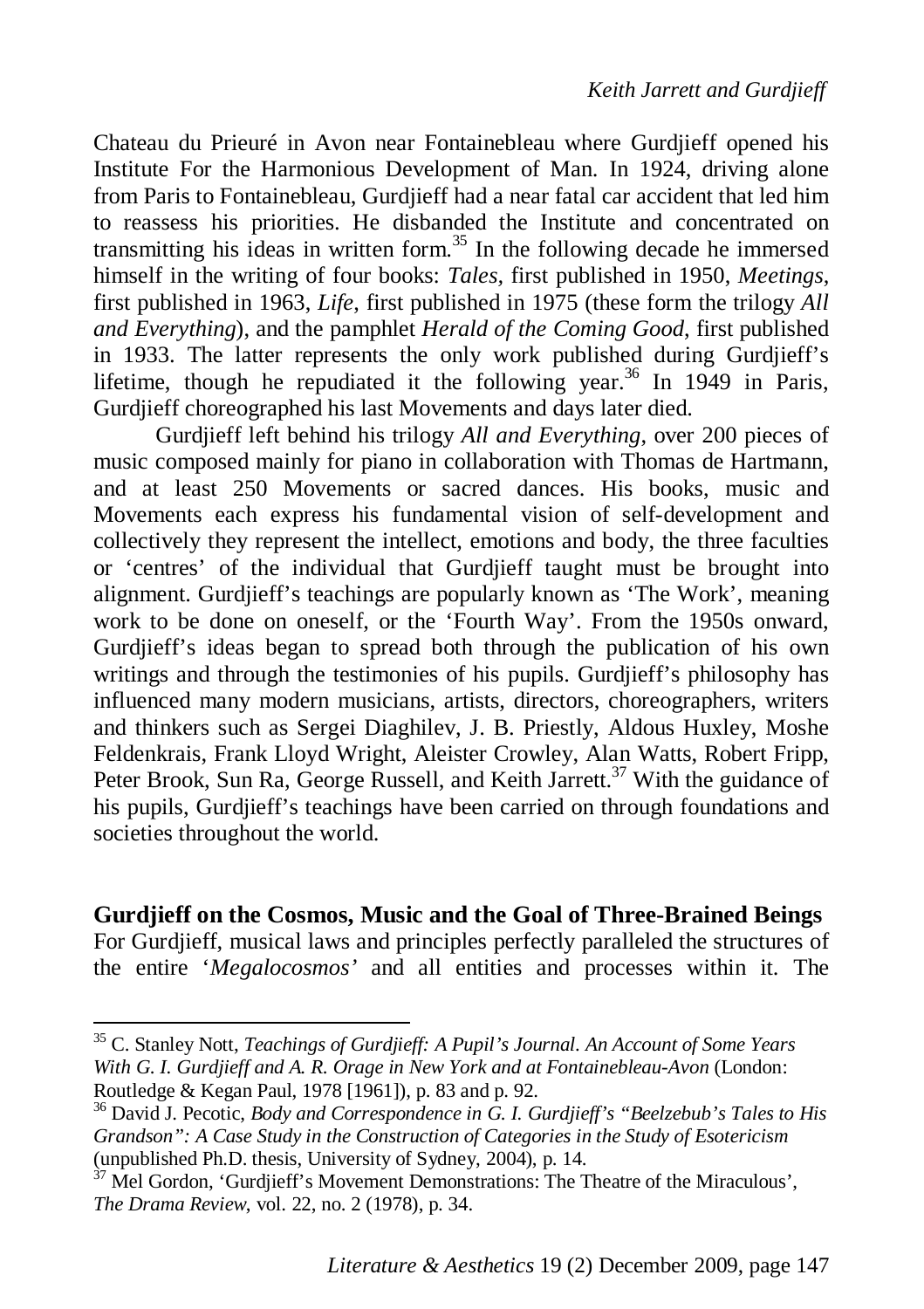fundamental Law of Seven or *Heptaparaparshinokh*<sup>38</sup> is the tendency for developing processes to pass through seven deflections or centres of gravity. At each deflection matter has a different order of "Vivifyingness of Vibrations", which increase the nearer matter is to its origins in the *Sun Absolute*. <sup>39</sup> Due to *Heptaparaparshinokh*, all processes are reflections of the irregular intervallic organisation of the major scale. Where progress through the whole tones is smooth (*do re mi* and *fa sol la si*), two discontinuities occur between the semitones (between *mi* and *fa*, and *si* and *do*) and additional energy is needed to push through these stages of the progression. The ascending scale is a model for all 'involving' processes where the seven stages proceed from the finest, most dynamic matter to the coarsest matter. The descending scale reflects all 'evolving' processes proceeding from the coarsest to the finest matter again.<sup>40</sup> Gurdjieff's universe is composed entirely of matter that is continuously moving or vibrating in processes of involution and evolution. This music-cosmos analogy is expressed most broadly in Gurdjieff's theory of the Cosmic Octave that stretches down from the *Sun Absolute*: "The Cosmos is an octave of seven notes, each note of which can be subdivided into a further octave, and again and again to the uttermost divisible atom. Everything is arranged in octaves, each octave being one note of a greater octave until you come to the Cosmic Octave. From the Absolute, emanations go in every direction..."<sup>41</sup> As the octaves become smaller through these subdivisions, they eventually become "inner octaves" or harmonics, the spectrum of pure frequencies that governs all sound. Thus Gurdjieff considered music to be a powerful path to understanding cosmic realities.

The complementary nature of Gurdjieff's cosmology and soteriology becomes evident in chapter 39 of *Tales*, "The Holy Planet 'Purgatory'", where he describes the '*Foolasnitamnian* principle of existence', the fundamental cosmological aim of all 'three-brained beings' or '*Tetartocosmoses'* (human beings). (*Tales* is full of neologisms and provocative linguistic devices that

<sup>38</sup> It is fitting that *Heptaparaparshinokh* is the most significant cosmic law in Gurdjieff's universe as the number seven holds pride of place in so many esoteric systems, be it the seven metals of alchemy, the seven *chakras*, the seven Heavens of Islam, the seven Chaldaean planets or the seven Rays of Theosophy. Interestingly, Godwin suggests that this number symbolism may have originated in the discovery of the progression of seven fifths that completes the diatonic scale. Joscelyn Godwin, *Harmonies of Heaven and Earth: The Spiritual Dimension of Music From Antiquity to the Avant-Garde* (London: Thames and Hudson, 1987), p. 137.

<sup>39</sup> Gurdjieff, *All and Everything First Series*, p. 139.

<sup>40</sup> Gurdjieff, *All and Everything First Series*, p. 137 and p. 758.

<sup>&</sup>lt;sup>41</sup> G. I. Gurdjieff, *Views From the Real World* (London: Routledge & Kegan Paul, 1976 [1973]), p. 189.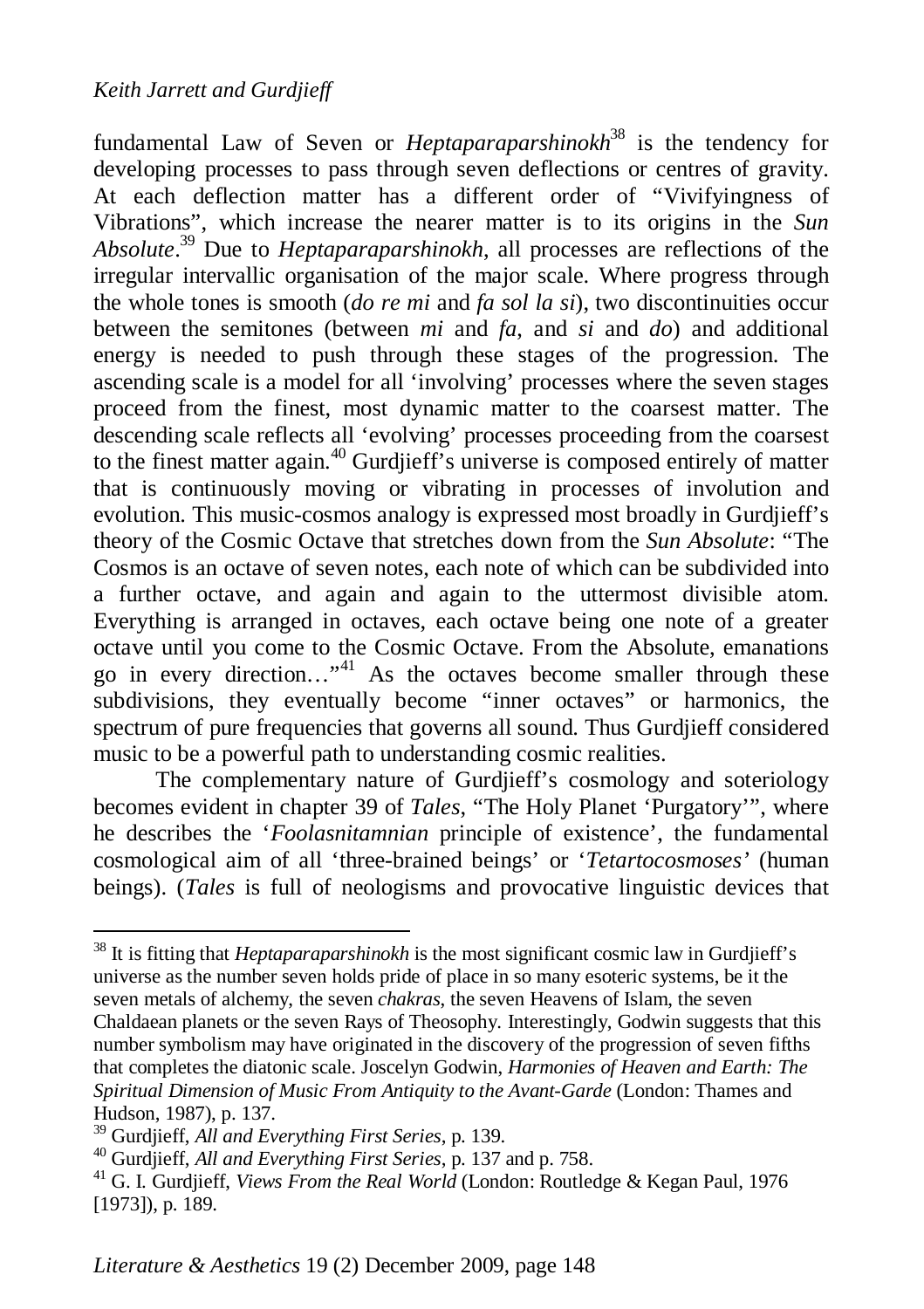force the reader to slow down.) The *Foolasnitamnian* principle is the possibility for three-brained beings to produce 'higher being-bodies' composed of vibrations of 'greater Vivifyingness'. A 'higher being-body' initially coats the 'planetary body' and later separates from it, becoming an immortal soul and reuniting with the deity to help administer the universe.<sup>42</sup> The few 'learned beings' who follow the path of self-development prescribed by Gurdjieff are those that develop immortal souls. This path involves the co-ordination of one's three centres, the intellectual, emotional, and moving centres, which control the three brains. Only when these centres are aligned can one fully 'awaken' and become able to 'do': "To do means to act consciously and according to one's will".<sup>43</sup> The fate of the majority of three-brained beings is to provide *askokin* or vibrations for the moon after they die, as the moon requires energy to assist its evolution.<sup>44</sup>

For Gurdjieff, music functioned as a significant aid to self-development as it represents a 'being-food' or 'impression'. Three-brained beings metabolise three 'being-foods' of food and drink, air, and impressions due to the masticatory process of *Trogoautoegocrat* or reciprocal-feeding-ofeverything-existing, which ensures that all cosmoses maintain one another.<sup>45</sup> Music is a type of auditory impression that, unlike other impressions such as visual impressions that are linked only to the first centre, has the power to create sensations in the three centres of the individual simultaneously.<sup>46</sup> Thus music was considered to be an especially significant tool for facilitating selfawareness and self-development as it involves and effects one's entire being.

Some brief statements by Jarrett will be referred to here as they directly relate to Gurdjieff's cosmological views as outlined above. In the 1992 *New York Times* article "Categories Aplenty, But Where's the Music?" Jarrett states, "Music has nutritional value, and without artists who need the music (and therefore have a voice), there will be no value in it". In the same article he praises the music of free jazz pioneer Ornette Coleman, pleading to listeners, "Please listen guys! This is natural intelligence and nutrition".<sup>47</sup> These statements may indicate that Jarrett has adopted Gurdjieff's notion of music as a being-food that nourishes the individual. Further, in the liner notes to *Spirits* (1986) Jarrett comments on electronic music, which he wholeheartedly rejected

<sup>42</sup> Gurdjieff, *All and Everything First Series*, pp. 763-764.

<sup>43</sup> Gurdjieff, *Views From the Real World*, p. 69.

<sup>44</sup> Gurdjieff, *All and Everything First Series*, p. 1105 and p. 1107.

<sup>45</sup> Gurdjieff, *All and Everything First Series*, pp. 136-137.

<sup>46</sup> Gurdjieff, *All and Everything First Series*, p. 491.

<sup>47</sup> K. Jarrett, 'Categories Aplenty, But Where's the Music?', *New York Times* (16 August, 1992).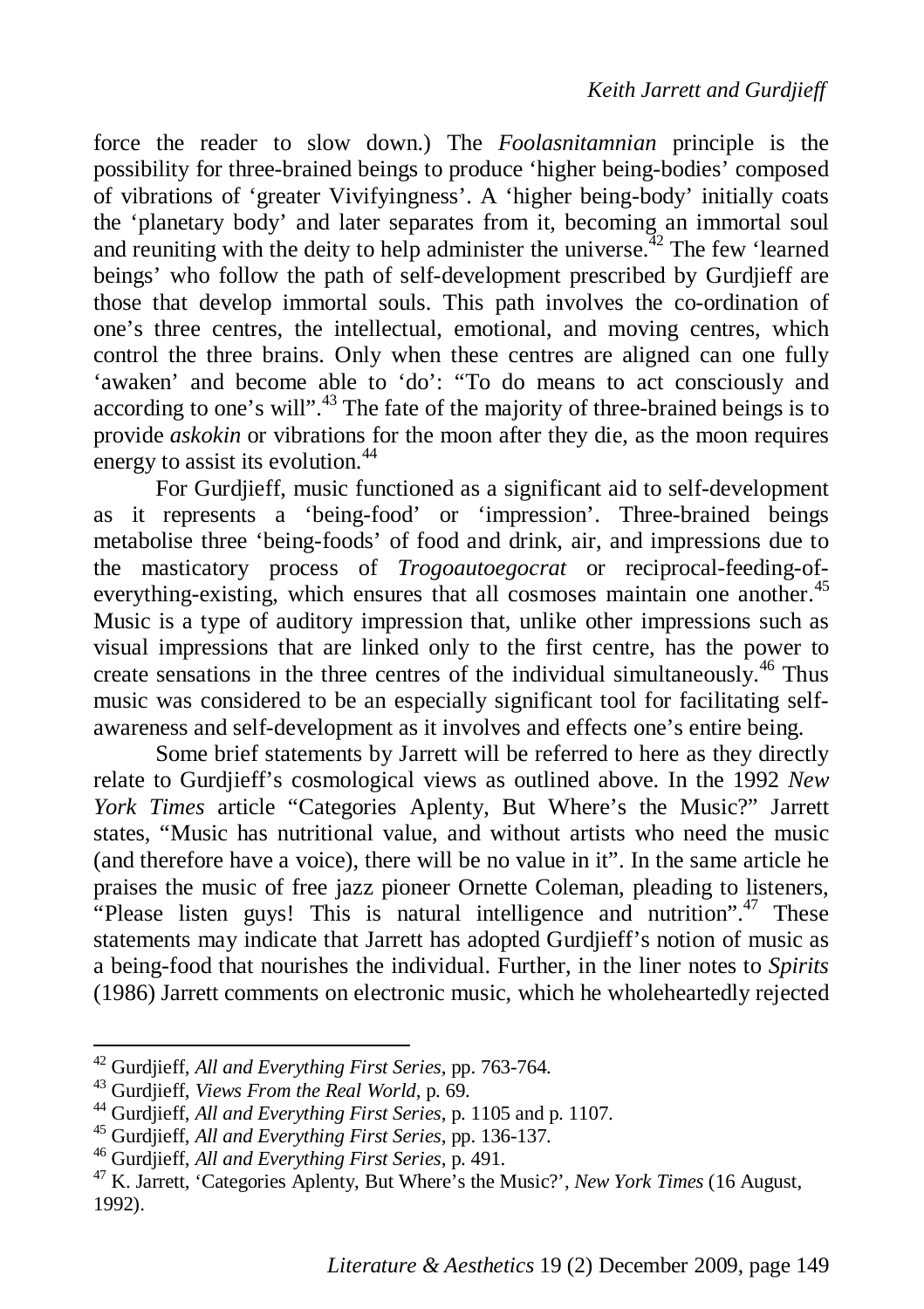after performing in Miles Davis' electric band, stating, "Electronic music for the moon is just more 'progress-filibustering'".<sup>48</sup> "Music for the moon", an exceptionally odd expression that is used in relation to a type of music that Jarrett despised, may well have stemmed from Gurdjieff's bizarre concept of the moon as consuming the vibrations of those who live in a state of sleep. For Jarrett, the moon might just as well consume the mind-numbing vibrations of electronic music too.

# **Objective and Subjective Music**

As Gurdjieff saw the structures and principles of music as corresponding to those of all entities in the universe he believed in the scientific ability of musical tones and rhythms to affect listeners in very specific ways. The kind of music that could awaken and powerfully affect listeners was designated, on the one hand, 'objective music', and was considered to be composed with an exact knowledge of cosmic laws. 'Subjective music', on the other hand, was merely a mode of expression for the artist and produced only subjective responses in the listener. For Gurdjieff, objective music was the only valuable type of music. Some examples of the effects of objective music follow. In *Views From the Real World* it is recorded that Gurdjieff experimented with the tuning of a musical instrument and was able to produce the results he wanted in passers-by on the street.<sup>49</sup> In a more bizarre story in *Tales* he describes an old dervish that, when played on a specially tuned piano, could produce a boil on the leg of every listener at the exact spot of the leg that the composer had predicted. A different series of notes would then quickly make the boil disappear.<sup>50</sup> Gurdjieff also believed that objective music had the power to affect other living things. In *Meetings* he claims to have witnessed plants growing due to the sound of ancient Hebraic music.<sup>51</sup> Interestingly, Jarrett also speaks of the

<sup>48</sup> K. Jarrett, liner notes to *Spirits,* ECM 1333/34 (1986).

<sup>49</sup> Gurdjieff, *Views From the Real World*, p. 184.

<sup>50</sup> Gurdjieff, *All and Everything First Series*, pp. 894-895.

<sup>51</sup> G. I. Gurdjieff, *Meetings With Remarkable Men* (London: Pan Books, 1963), p. 133. The physical and emotional effects of music on living things have received the attention of many thinkers throughout history. Pythagoras, who argued that the mathematical ratios governing the intervals of the harmonic series corresponded to those governing the periodicity of the planets, believed that music could improve and cure illnesses or, on the contrary, make one sick. F. B. Brown, 'Music', in *Religion and Emotion*, ed. John Corrigan, (Oxford: Oxford University Press, 2008), p. 204. In the *Old Testament* David cures Saul's madness by playing a harp (I Samuel 16.14-23) and blaring trumpets and shouts toppled the walls of Jericho (Joshua 6.12-20). Similar ideas were taken up in the Middle Ages, most notably in the work of Johannes Kepler (1571-1630), Robert Fludd's (1574-1637) *Utriusque Cosmii* (c.1621), and Athanasius Kircher's (1602-1980) *Musurgia Universalis* (1650) and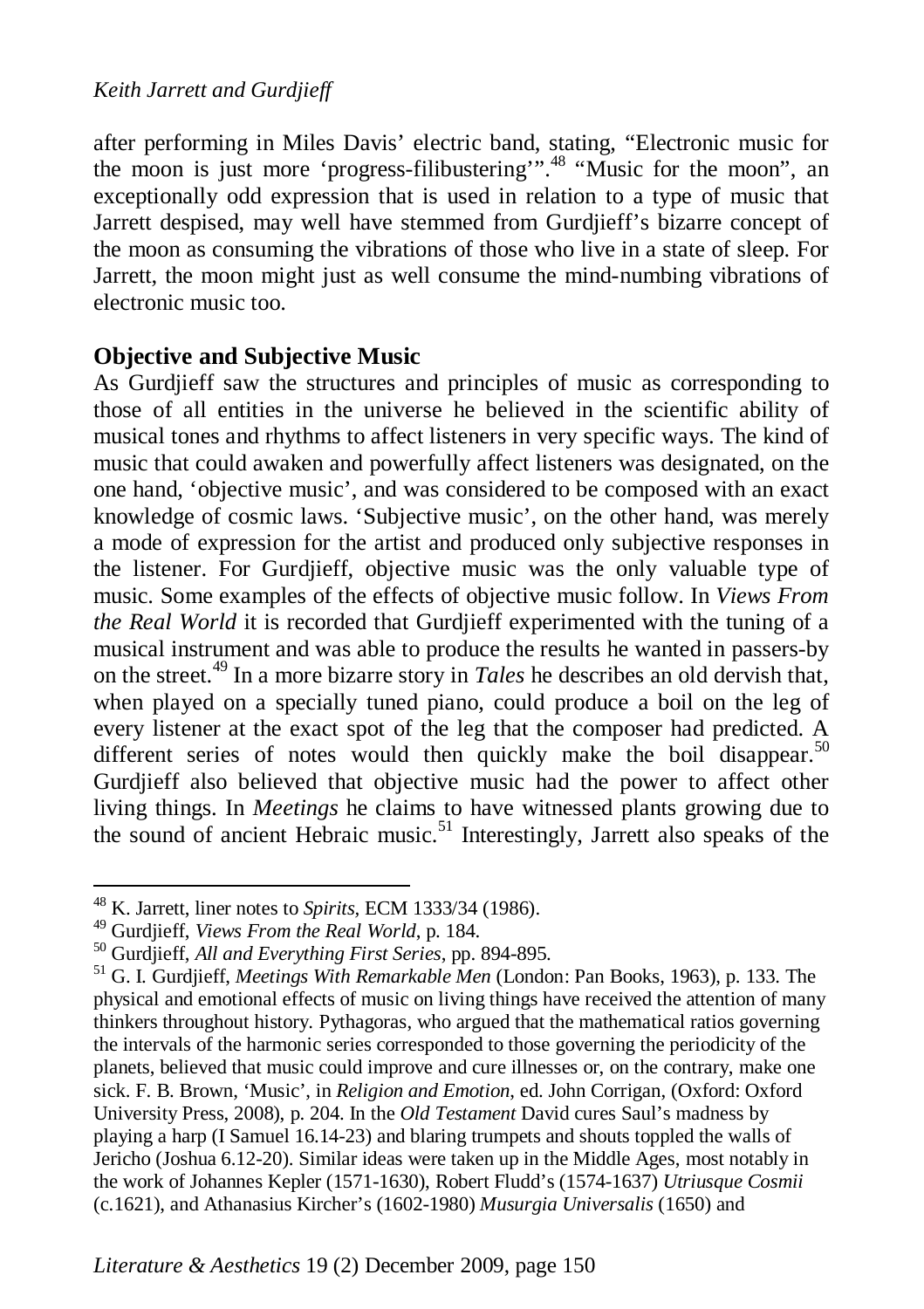powerful physical effect of music on individuals. In an interview for *Rolling Stone* in 1979 he states that his beliefs about the detrimental effect of electronic music on the individual are "physiological facts. Just being in the same room with it is harmful, like smoking cigarettes..."<sup>52</sup> This is an unusual statement that might well bear the mark of Gurdjieffian theory.

In the chapter "Art" in *Tales*, Gurdjieff expands on his theory of objective and subjective music to encompass art, and speaks of the relationship between objective art and ancient art. Gurdjieff considered ancient art to be encoded with a hidden knowledge of cosmic truths, and if a modern artist deciphers this knowledge and translates it into art, it becomes 'objective' and can be used "for the benefit of [three-brained beings'] ordinary existence".<sup>53</sup> Objective art has the inherent power to challenge and 'awaken' individuals. In 'Gurdjieff's Movement Demonstrations: The Theatre of the Miraculous' (1978) Mel Gordon states:

> The function of… [objective art] was not the invocation of aesthetic beauty or the imitation of surface reality, but rather the initiation of the recipient into a completely different place of understanding, to awaken him into experiencing the sense of cosmic place and time, to permanently shatter and enlarge his socially-delimited notion of personality.<sup>5</sup>

In what seems to be a response to Gurdjieff's view of art as a means of preserving hidden knowledge, Jarrett states in the liner notes to *Spirits* (1986):

Art exists as a reminder. All true art is a reminder of forgotten, or soon-to-be forgotten, relationships, whether it be God and man, man and woman, earth and humanity, colour and form etc… What if art is the only way left to penetrate the armour we've built up to eliminate seeing our true nature. $55$ 

Jarrett, like Gurdjieff, sees art as having the potential to relate age-old truths to the beholder.

*Phonurgia Nova* (1673). In the latter Kircher claims that music can cure werewolves and madmen, and diagnoses a musical cure for tarantula bites. In recent times, Peter Tompkins and Christopher Bird explore the effects of music on plants in *The Secret Life of Plants* (1975). After collecting an impressive body of evidence, the authors claim that plants flourish when certain music or tones are played in their vicinity. They found that Indian *ragas* and Gershwin's *Rhapsody in Blue* made them sprout faster, while playing the note F for eight hours a day retarded and even killed some plants. P. Tompkins and C. Bird, *The Secret Life of Plants* (London: Allen Lane, 1974), pp. 135-145.

<sup>52</sup> Gilmore, 'Keith Jarrett's Keys to the Cosmos', p. 146.

<sup>53</sup> Gurdjieff, *All and Everything First Series*, p. 488.

<sup>54</sup> Gordon, 'Gurdjieff's Movement Demonstrations', p. 7.

<sup>55</sup> K. Jarrett, liner notes to *Spirits,* ECM 1333/34 (1986).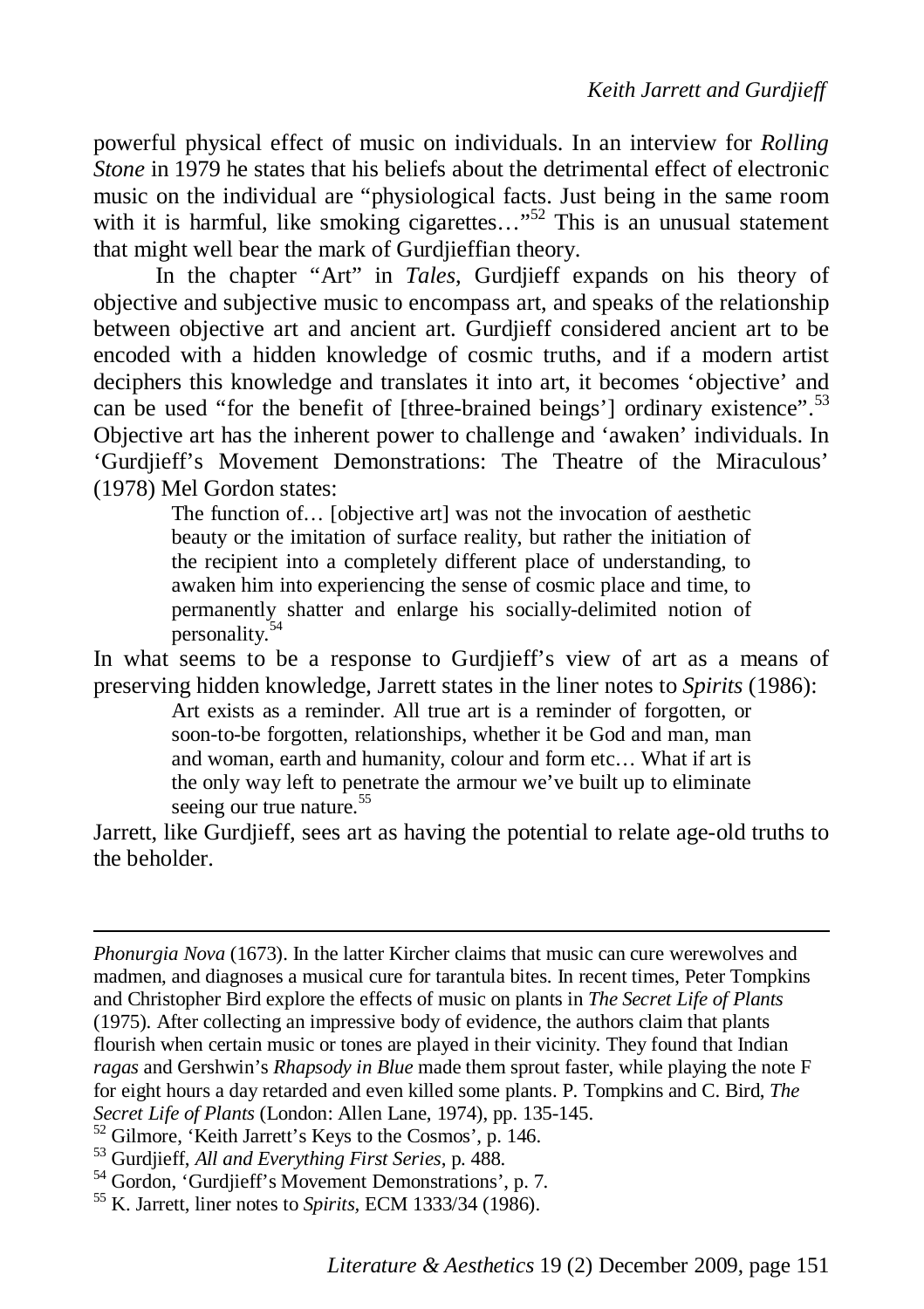#### *Keith Jarrett and Gurdjieff*

# **Jarrett on Improvisation as a Means of Awakening**

Gurdjieff's vision of the universe and central views on matters of music, art, and soteriology are great in scope and complexity, and have been presented as concisely as possible. It is time now to turn to Jarrett's own statements on improvisation and decipher these in light of Gurdjieffian philosophy. It will become clear that the teachings of Gurdjieff have shaped the way Jarrett understands and articulates his experiences improvising. The following examination can be divided into two sections. The first section is concerned with Jarrett's statements on the power of improvisation, and his aim as an improviser. This will be discussed with reference to Gurdjieff's ideas on the potential for art to 'awaken' the individual, and the problem of 'identification' and unconscious, mechanical behaviour. The second section is an attempt to unveil Jarrett's striking statements on the creative process as presented in the liner notes to *Bridge of Light*, where he professes to "surrender to an ongoing harmony<sup>556</sup> and *Solo Concerts*, where he claims that he is "a channel for the Creative".<sup>57</sup> These will be examined with reference to Gurdjieff's teachings.

In what must be a direct response to Gurdjieff's ideas on objective music, Jarrett claims that his goal as an artist is not self-expression but is, instead, to make his listeners more "alert". Jarrett asserts:

> Just the other day, someone who had heard the *Vienna Concert* said to me, 'I get to these points in listening where I thought I knew what you were going to do, and you didn't do it'. And I said, 'Well, how did you feel when that happened?' He said, 'I became more alert'… that is already justification for me to do what I'm doing. That's what I want to happen. To make someone more alert is the biggest thing music can do  $\frac{58}{9}$

Jarrett's artistic aim is to challenge listeners by actively avoiding the predictable, and thus encouraging them to remain alert to the fact that anything can happen at any time. This is, however, only a superficial reading of Jarrett's statement and with an understanding of Gurdjieff's philosophy it is possible to go further in interpreting it, as it seems that Jarrett's aims are considerably deeper. By breaking listeners out of their mechanical listening habits Jarrett challenges their inherent mechanical, sleep-like approaches to life. That is, Jarrett may believe that his improvisations have the 'objective' power to wake individuals from their lethargic states and shatter their limiting, habitual ways.

<sup>56</sup> K. Jarrett, liner notes to *Bridge of Light,* ECM 1450 (1993).

<sup>57</sup> K. Jarrett, liner notes to *Solo Concerts*, ECM 1035/37 (1973).

<sup>58</sup> Robert L. Doerschuk, *88: The Giants of Jazz Piano* (San Francisco: Backbeat Books, 2001), p. 267.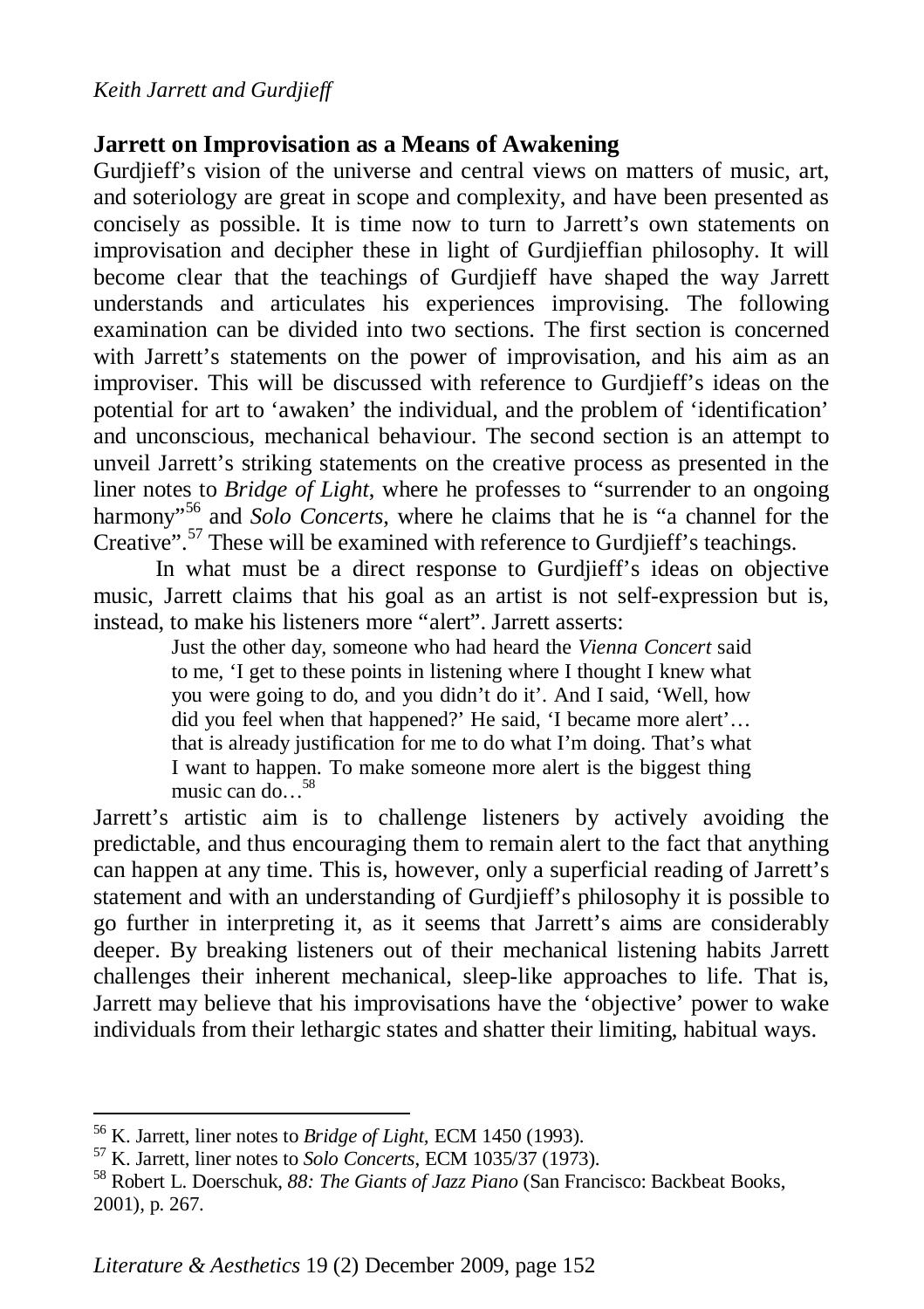For Jarrett, the moment-to-moment process of improvising means that he himself must remain thoroughly alert and in the present moment if he is to realise the potential of every instant:

> The alertness that is produced by committing yourself to a process rather than to the subject matter having to be transformed in any particular way demands that you sacrifice what you could do in a certain instant for what the potential of that instant is… in the solo concerts I use the music to wake up more. $59$

Similarly he states, "My job over the years has been not to make great music but to become ever more conscious of what it is I'm doing and what I'm perceiving".<sup>60</sup> Thus Jarrett understands the process of improvisation not only as a means of awakening his audience, but also as a way in which he, too, can become "ever more conscious". It seems possible that improvisation may function for Jarrett as a kind of Gurdjieffian exercise in 'awakening'. Gurdjieff did not discuss musical improvisation specifically, though he did treat the process of spontaneously transcribing music as a beneficial exercise. De Hartmann describes the process of transcribing Gurdjieff's musical ideas, which were rapidly dictated to him:

Mr Gurdjieff sometimes whistled or played on the piano with one finger a very complicated sort of melody… To grasp this melody, to transcribe it in European notation, required a *tour de force*… I had to scribble down at feverish speed the tortuous shifts and turns of the melody… [he made it into] a personal exercise for me to 'catch' and 'grasp' the essential character… of the music… it was a constant difficulty, a never-ending test. $61$ 

It is interesting to consider whether improvisation really can 'awaken' an artist, as improvisation is commonly understood as an automatic or unconscious process, like an audible stream-of-consciousness. If one accepts this conception of improvisation then Jarrett's claim would make no sense in relation to Gurdjieff's philosophy. In Gurdjieff's world, unconscious, mechanical actions indicate that one has lost or forgotten oneself in 'identification', an opposite state to that of 'awakening'. Azize says, "Etymologically, 'identification' is 'itbeing-making', or 'becoming it'. This is why it is an aspect of sleep: in identification, we practically become 'it'".<sup>62</sup> Indeed, Gurdjieff asserts:

There can be no unconscious creative art, and our feeling is very stupid. It sees only one side, whereas understanding of everything must be of all sides… art is a means for harmonious development. In

<sup>59</sup> Doerschuk, *88: The Giants of Jazz Piano*, pp. 268-270.

<sup>60</sup> Solomon, 'The Jazz Martyr', p. 3.

<sup>61</sup> Hartmann and Hartmann, *Our Life with Mr. Gurdjieff*, pp. 245-246.

<sup>62</sup> G. M. Adie and J. Azize, *George Adie: A Gurdjieff Pupil in Australia* (UK: Lighthouse Editions, 2007), p. 38.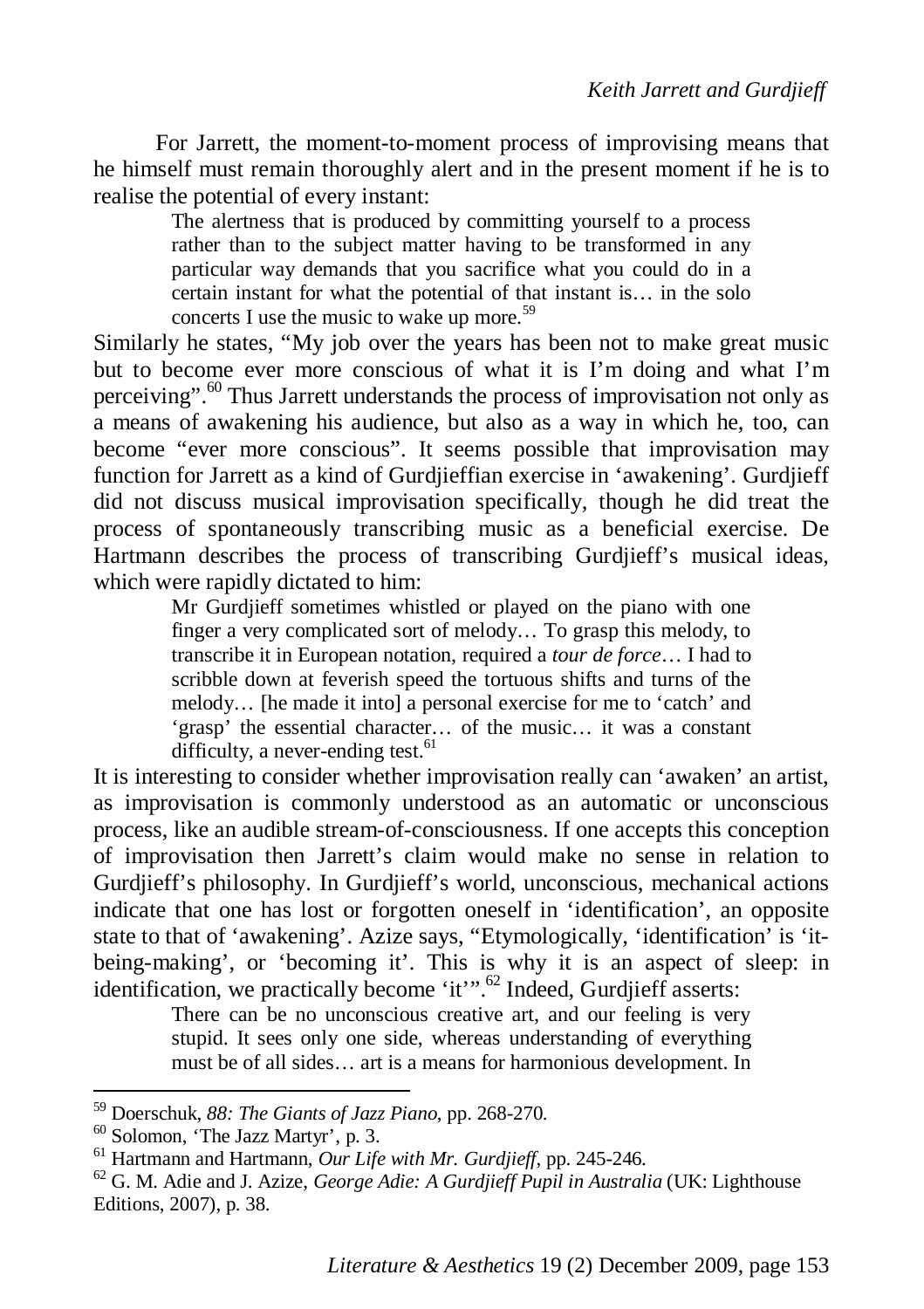everything we do the underlying idea is to do what cannot be done automatically and without thought.<sup>63</sup>

Jarrett's understanding of improvisation, however, perfectly accords with Gurdijeff's principles as he rejects the common conception of improvisation as automatic and views it instead as a much "deeper" process that has more to do with waking than sleeping:

> One of the bad raps improvisation is always going to have, and it'll have that based on very valid, provable things, is that it is an off-thetop-of-your-head, pattern-related, non-intellectual thing. Whereas in reality, with consciousness, improvisation is a much deeper tapping of something than any other process.<sup>64</sup>

Furthermore, Jarrett speaks of the problem of 'identification' in both art and life, "The one thing that has governed what I've done, throughout my musical career, has been not to identify with something I did. That may be the most important thing, not just in art but in your whole life". $65$ 

# **Jarrett on The Cosmic Significance of Improvisation**

Jarrett's most striking accounts of the creative process appear in the liner notes to *Bridge of Light* (1993) and *Solo Concerts* (1973). In the liner notes to *Bridge of Light* Jarrett declares, "[My music reflects] a state of surrender to an ongoing harmony in the universe that exists with or without us".<sup>66</sup> Jarrett's "ongoing harmony" suggests a mystical view of a universe governed by sacred vibrations, or, in Gurdjieffian terms, a "common-cosmic harmony".<sup>67</sup> By stating that he 'surrenders' to an eternal harmony, he implies that his improvisations are not personal expressions but are, instead, objective forms of art that convey cosmic truth. Jarrett never uses the term 'objective music', but alludes to the notion that his improvisations are aligned with greater cosmic laws. This accords with Gurdjieff's vision of the universe as reflecting musical structures and vice versa. In a radio interview with Michael Toms on *New Dimensions Radio*, Toms asks Jarrett when and how he realised music was his calling. Jarrett states that it was around the age of twenty when he became aware that what he had been feeling when playing was not emotional but was

<sup>63</sup> Gurdjieff, *Views From the Real World*, p. 179 and p. 183.

<sup>64</sup> Carr, *Keith Jarrett*, p. 66.

<sup>65</sup> Bob Palmer, 'The Inner Octaves of Keith Jarrett', *Down Beat* (October 1974), p. 46.

<sup>66</sup> Keith Jarrett, liner notes to *Bridge of Light,* ECM 1450 (1993).

<sup>67</sup> Gurdjieff, *All and Everything First Series*, p. 180.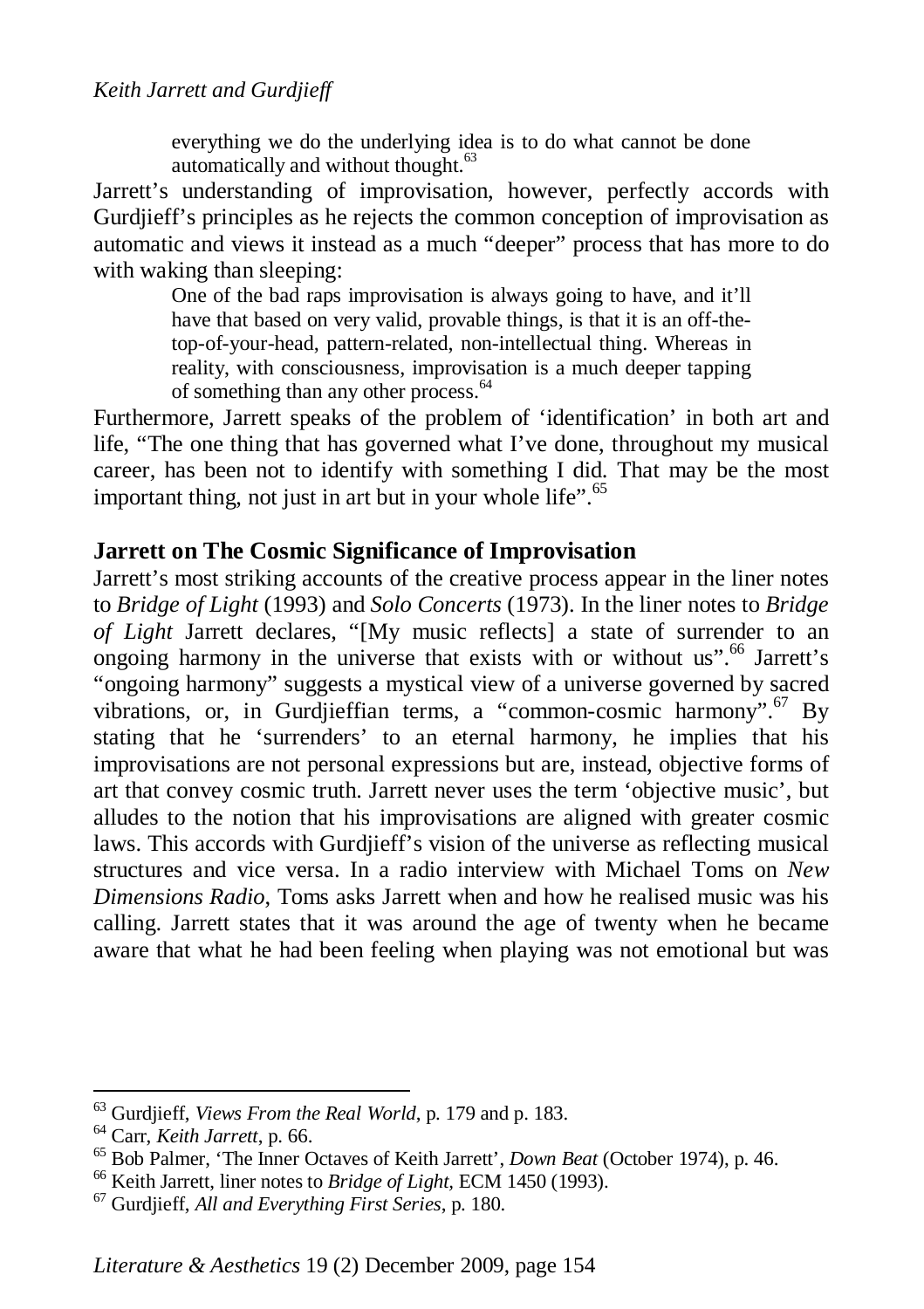instead "more or less based on laws… there was some sonic reality that if tapped would produce music automatically".  $68$ 

This may explain why Jarrett explores and emphasises the harmonic series in his improvisations. That is, open octaves, fifths and fourths are constantly reinforced. (These are the most prominent intervals of the harmonic series.) He also often repeats single notes at different volumes and durations, sometimes for minutes at a time, as if exploring the harmonic frequencies that can be conjured from the keyboard.<sup>69</sup> Indeed, in an article in *Piano and Keyboard Magazine* in 1997 Jarrett asserts, "I think what I see is the neverending motion inside the chords whether they're still or not".<sup>70</sup> Similarly in *Views* Gurdjieff speaks of the "melody contained in one note".<sup>71</sup>

In an interview with Robert Doerschuk, Jarrett speaks of the scientific quality of improvisation, as he likens the creative process to the most basic of elements:

> There are only chemicals at your disposal – the chemical of sound – and the audience. If audiences truly understand that they would never think its weird if I stop because they're coughing or making noise. I'm a chemist up there, trying to hold the beaker without letting it shake, and then pouring the next ingredient into it.<sup>72</sup>

Similarly, Gurdjieff describes musical principles as "objective chemistry".<sup>73</sup> Jarrett's almost scientific philosophy of improvisation might explain why he believes that his music has the power to affect individuals, and even produce in them predictable results:

> I have experiences often at concerts where the listeners that really were able to listen were not professional listeners… [They] had no idea what I would do or not do… They received exactly what happened. They can come backstage sometimes and say this happened here, and I realized... I'm hearing from a total stranger... that what I'm doing isn't personal emotion at all; it's an objective thing. $74$

In the earlier liner notes to *Solo Concerts* (1973), Jarrett's "ongoing harmony" is deified, "I don't believe that I can create, but that I can be a channel for the Creative. I do believe in the Creator, and so in reality the album is His album

<sup>68</sup> Michael Toms, *The Well of Creativity: Julia Cameron, Natalie Goldberg, Deena Metzger, Keith Jarrett, Isabel Allende and Mihaly Csikszentmihalyi with Michael Toms* (Carlsbad: Hay House, 1997), p. 75.

<sup>69</sup> Doerschuk, *88: The Giants of Jazz Piano*, p. 272.

<sup>70</sup> Rosenthal, 'The Insanity of Doing More than One Musical Thing'.

<sup>71</sup> Gurdjieff, *Views From the Real World*, p. 186.

<sup>72</sup> Doerschuk, *88: The Giants of Jazz Piano*, p. 270.

<sup>73</sup> Gurdjieff, *Views From the Real World*, p. 21.

<sup>74</sup> Toms, *The Well of Creativity*, p. 77.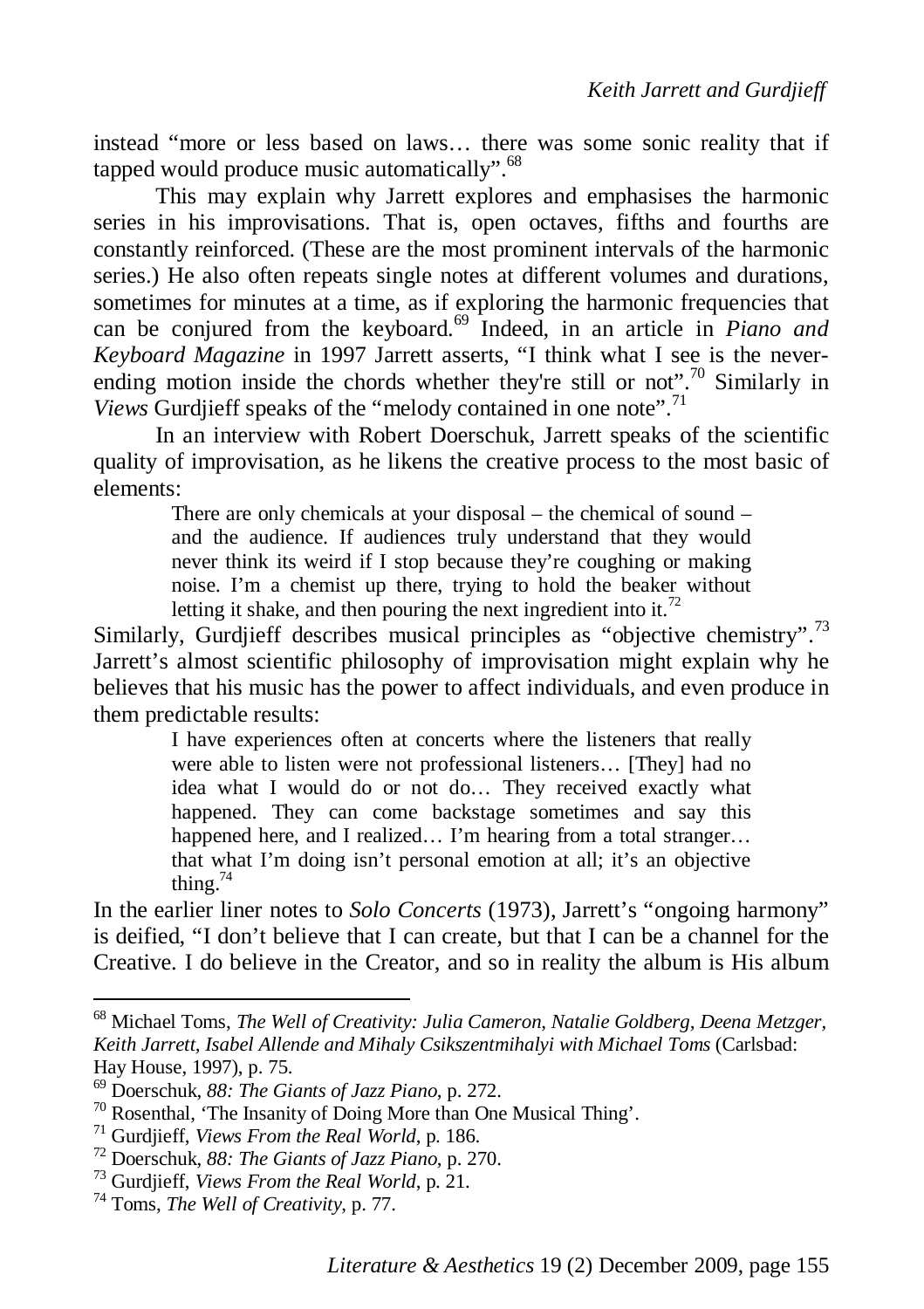through me to you, with as little in between as possible on this mediaconscious earth".<sup>75</sup> In *The Channeling Zone* (1997) Michael Brown defines channelling as the use of altered states of consciousness to contact spirits or to experience "spiritual energy". It involves a mild form of dissociation that begins after a few minutes of meditation.<sup>76</sup> Brown distinguishes between conscious channelling, where the channel remains aware of what is around them, and trance channelling, where the channel pushes aside the ego to "make room for pure knowledge from a higher source".<sup>77</sup> Jarrett's experiences as he conveys them would fit the latter form.

In the *Solo Concerts* liner notes Jarrett reveals his belief in a 'Creator', which may be inspired by Gurdiieff's deity in *Tales* who is also commonly named CREATOR and is, like Jarrett's Creator, referred to in the masculine. Gurdjieff, in his characteristically complex cosmic vision, distinguishes between the deity and the Absolute, which is "the real God, by which word we sometimes still call our common Megalocosmos".<sup>78</sup> Jarrett's Creator is most likely a deification of the ultimate principle or truth that he so often refers to, and for this reason might, in fact, resemble Gurdjieff's Absolute. It is interesting that in the later liner notes to *Concerts* (1981) Jarrett also appears to refer to a particular term used in *Tales*, "Improvisation is more than the word expresses. It is a great responsibility… It is a blazing forth of a Divine Will…"<sup>79</sup> Gurdjieff employs this exact term in *Tales* when he speaks of "the Divine Will Power of our ENDLESSNESS".<sup>80</sup> This may be a coincidence but considering that Jarrett was actively reading Gurdjieff's writings at the time he wrote both liner notes, it seems possible that Jarrett adopted Gurdjieffian terminology ('Creator' and 'Divine Will') to facilitate his articulation of his belief in a fundamental creative source.

As he reveals in the liner notes to *Bridge of Light* and *Solo Concerts*, Jarrett understands improvisation as a mystical process where he aims to connect with an ultimate cosmic principle, and convey this principle to his listeners in a pure and unadulterated way: "…in reality the album is His album [the 'Creator'] through me to you, with as little in between as possible on this media-conscious earth".<sup>81</sup> It is interesting that Jarrett does not speak about his jazz and classical performances, or the process of composition, in this same

<sup>75</sup> K. Jarrett, liner notes to *Solo Concerts*, ECM 1035/37 (1973).

<sup>76</sup> Michael F. Brown, *The Channelling Zone: American Spirituality in an Anxious Age* (Harvard: Harvard University Press, 1997), p. viii and p. 21.<br> $^{77}$  Brown. The Channel is a contract of the contract of the contract of the contract of the contract of the contract of the contract of the contract of the

Brown, *The Channeling Zone*, p. 25 and p. 35.

<sup>78</sup> Gurdjieff, *All and Everything First Series*, p. 775.

<sup>79</sup> Keith Jarrett, liner notes to *Concerts*, ECM 1227 (1981).

<sup>80</sup> Gurdjieff, *All and Everything First Series*, p. 756.

<sup>81</sup> Keith Jarrett, liner notes to *Solo Concerts*, ECM 1035/37 (1973).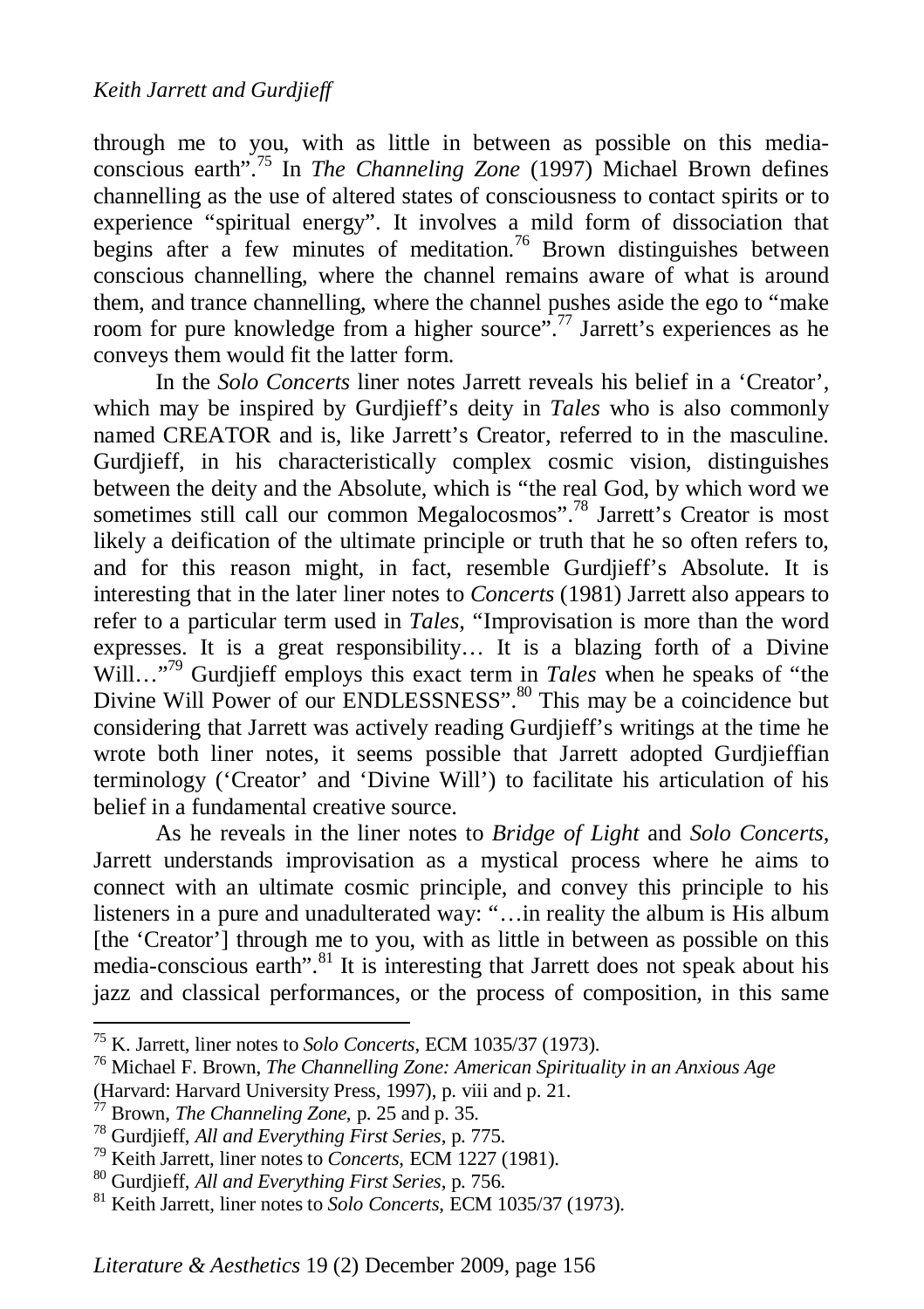mystical fashion. For Jarrett, improvisation is a unique and profound musical process in that an improviser does not make theoretical decisions but instead is virtually propelled into the present moment and must therefore utilise only what is essential. He states, "Improvisation is really the deepest way to deal with moment-to-moment reality in music. There is no deeper way, personally deeper".<sup>82</sup> Through improvisation Jarrett attempts to strip away all that is extraneous and seek the elemental and the objective. Gurdjieff also idealised a stripping down to what is essential, as is articulated by Azize:

Forms can be dazzling. With discrimination – the ability to sense the substance within the form – one comes more swiftly to the essential… Ultimately one can come to a direct apprehension of the unity behind the plurality of forms...<sup>83</sup>

# **Conclusion**

The purpose of this paper was to disentangle Jarrett's intriguing and little understood statements regarding the creative process. Jarrett most often presents these in the forms of convoluted ramblings in liner notes or gnomic remarks in interviews, making the scholarly assessment of them somewhat problematic. However, through an analysis of his strong interest in the esoteric philosophy of Gurdjieff, Jarrett's beliefs were examined and interpreted. For instance, Jarrett claims that his goal when improvising is to 'wake up' and to keep listeners 'alert'. On their own, these statements are of little value, but when read in light of Gurdjieffian philosophy, one gains a much deeper insight into Jarrett's intentions. That is, these claims suggest that Jarrett's artistic aim is considerably greater: to challenge his audience's inherent mechanistic conditions through the powerful medium of music. This indicates that Jarrett believes that his improvisations have the ability to dramatically alter people's perceptions and approaches to life.

Also explored were Jarrett's alluring statements on the very source of his creativity which he expresses in the liner notes to *Bridge of Light* and *Solo Concerts.* References to an "ongoing harmony", a "Creator" and an ability to "channel the Creative" were interpreted as possible references to Gurdjieff's 'common-cosmic harmony', or the fundamental vibrations that govern the *Megalocosmos*. Jarrett may understand his improvisations as literally reflecting cosmic laws and structures, and this explains why he believes that he can so powerfully affect listeners; his improvisations are a vehicle for communicating truth. This perfectly resembles Gurdjieff's theory that musical structures

<sup>82</sup> Art Lange, 'The Keith Jarrett Interview', in *Down Beat: 60 Years of Jazz*, ed. Frank Alkyer (Wisconsin: Hal Leonard, 1995), p. 206.

<sup>83</sup> Adie and Azize, *George Adie*, p. 34.